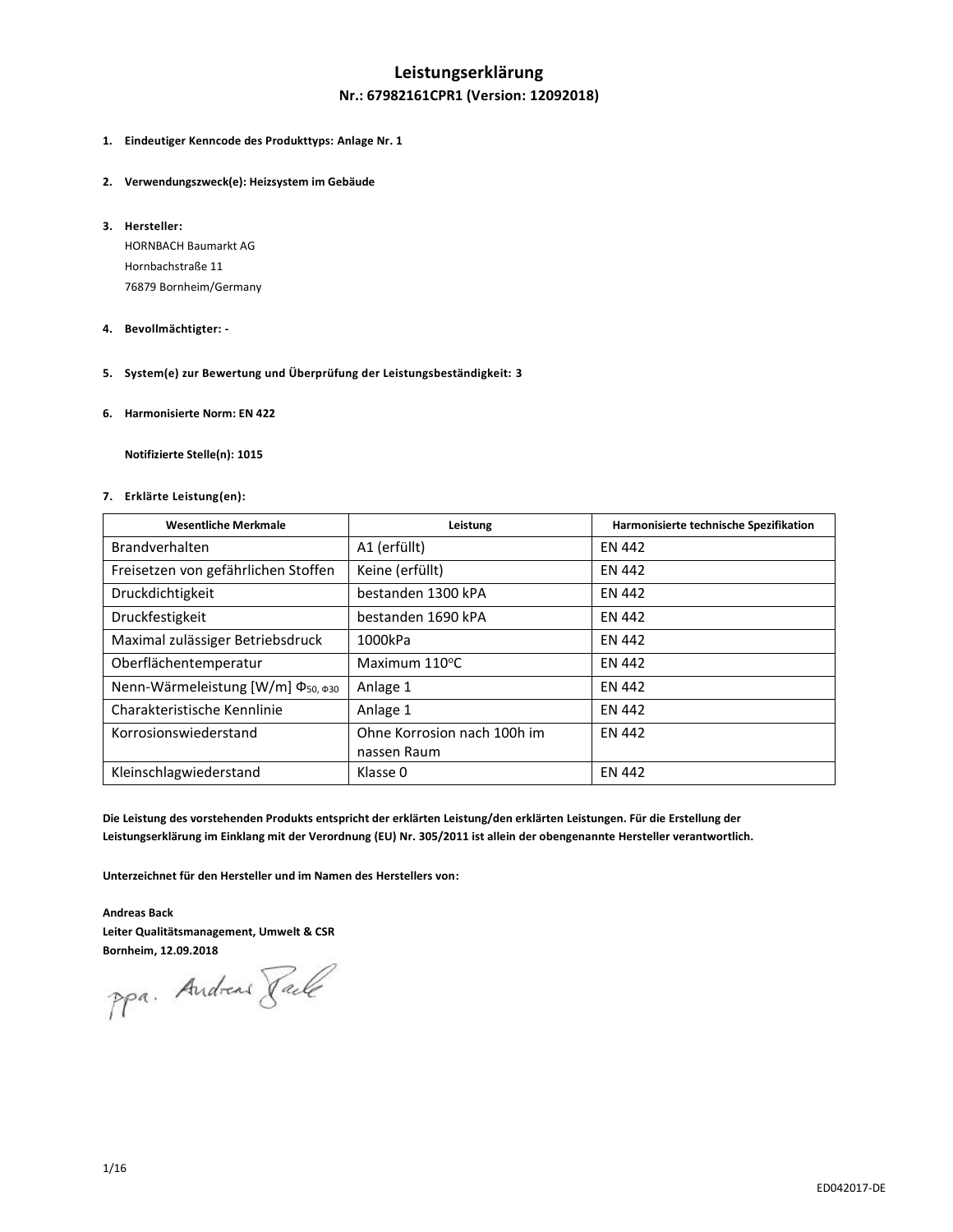# **Declaration of Performance**

### **Nr.: 67982161CPR1 (Version: 12092018)**

- **1. Unique identification code of the product-type: Annex No. 1**
- **2. Intended use/es: Heating system in the building**
- **3. Manufacturer:**

HORNBACH Baumarkt AG Hornbachstraße 11 76879 Bornheim/Germany

- **4. Authorised representative:-**
- **5. System/s of AVCP: 3**
- **6. Harmonised standard: 422**

**Notified body/ies: 1015**

**7. Declared performance/s:**

| <b>Essential characteristics</b>                                    | Performance                     | Harmonised technical specification |
|---------------------------------------------------------------------|---------------------------------|------------------------------------|
| Reaction to fire                                                    | A1 (fulfilled)                  | <b>EN 442</b>                      |
| Release of harmful substances                                       | none (fulfilled)                | <b>EN 442</b>                      |
| Pressure tightness                                                  | passed 1300 kPa                 | <b>EN 442</b>                      |
| Compressive strength                                                | passed 1690 kPa                 | <b>EN 442</b>                      |
| Maximum permissible operating                                       | 1000 kPa                        | <b>EN 442</b>                      |
| pressure                                                            |                                 |                                    |
| Surface temperature                                                 | maximum $110^{\circ}$ C         | <b>EN 442</b>                      |
| Nominal heat output [W/m] $\Phi$ <sub>50, <math>\Phi</math>30</sub> | Annex 1                         | <b>EN 442</b>                      |
| Characteristic curve                                                | Annex 1                         | <b>EN 442</b>                      |
| Corrosion resistance                                                | no corrosion after 100 h in wet | <b>EN 442</b>                      |
|                                                                     | room                            |                                    |
| Resistance against minor impacts                                    | Class <sub>0</sub>              | <b>EN 442</b>                      |

**The performance of the product identified above is in conformity with the set of declared performance/s. This declaration of performance is issued, in accordance with Regulation (EU) No 305/2011, under the sole responsibility of the manufacturer identified above.**

**Signed for and on behalf of the manufacturer by:**

**Andreas Back Head of Quality Assurance, Environmental Issues & CSR**

**At Bornheim on 12.09.2018**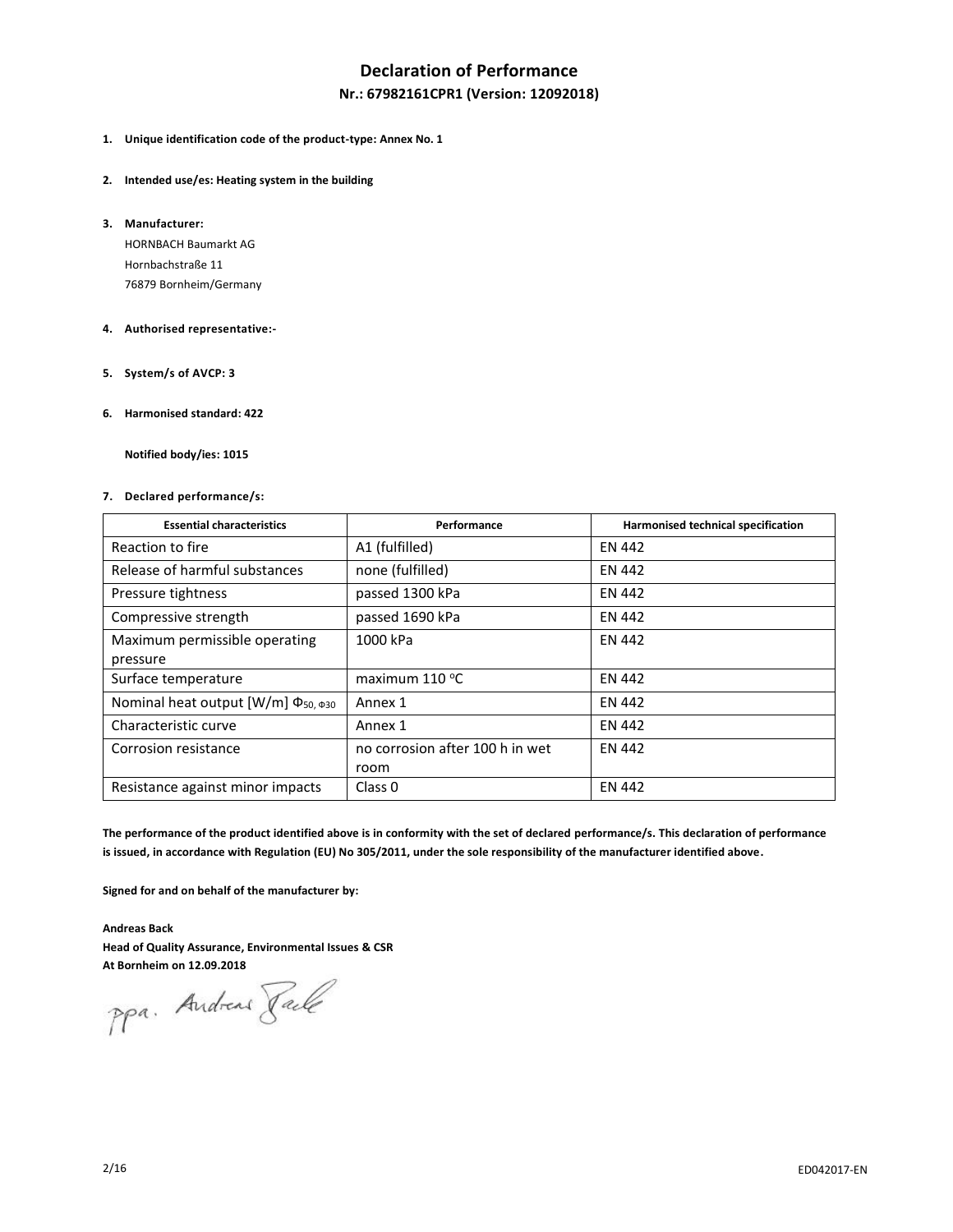# **Déclaration des Performances**

### **Nr.: 67982161CPR1 (Version: 12092018)**

- **1. Code d'identification unique du produit type : Annexe n° 1**
- **2. Usage(s) prévu(s) : Système de chauffage dans le bâtiment**
- **3. Fabricant :**

HORNBACH Baumarkt AG Hornbachstraße 11 76879 Bornheim/Germany

- **4. Mandataire : -**
- **5. Système(s) d'évaluation et de vérification de la constance des performances : 3**
- **6. Norme harmonisée : 422**

**Organisme(s) notifié(s) : 1015**

**7. Performance(s) déclarées :**

| <b>Remarques essentielles</b>                                | Performance                                                         | Spécifications techniques harmonisées |
|--------------------------------------------------------------|---------------------------------------------------------------------|---------------------------------------|
| Comportement au feu                                          | A1 (conforme)                                                       | <b>EN 442</b>                         |
| Dégagement de substances<br>dangereuses                      | aucun (conforme)                                                    | <b>EN 442</b>                         |
| Etanchéité sous pression                                     | conforme 1300 kPa                                                   | <b>EN 442</b>                         |
| Résistance à la compression                                  | conforme 1690 kPa                                                   | <b>EN 442</b>                         |
| Pression maximale autorisée en<br>fonctionnement             | 1000 kPa                                                            | <b>EN 442</b>                         |
| Température de surface                                       | maximum $110^{\circ}$ C                                             | <b>EN 442</b>                         |
| Puissance thermique nominale<br>[W/m] $Φ$ <sub>50, Φ30</sub> | Annexe 1                                                            | <b>EN 442</b>                         |
| Caractéristique                                              | Annexe 1                                                            | <b>EN 442</b>                         |
| Résistance à la corrosion                                    | pas de trace de corrosion après 100<br>heures dans un espace humide | <b>EN 442</b>                         |
| Résistance aux petits chocs                                  | Classe 0                                                            | <b>EN 442</b>                         |

**Les performances du produit identifié ci-dessus sont conformes aux performances déclarées. Conformément au règlement (UE) n <sup>o</sup> 305/2011, la présente déclaration des performances est établie sous la seule responsabilité du fabricant mentionné ci-dessus.**

**Signé pour le fabricant et en son nom par :**

**Andreas Back Directeur Management de la qualité & CSR**

**À Bornheim, le 12.09.2018**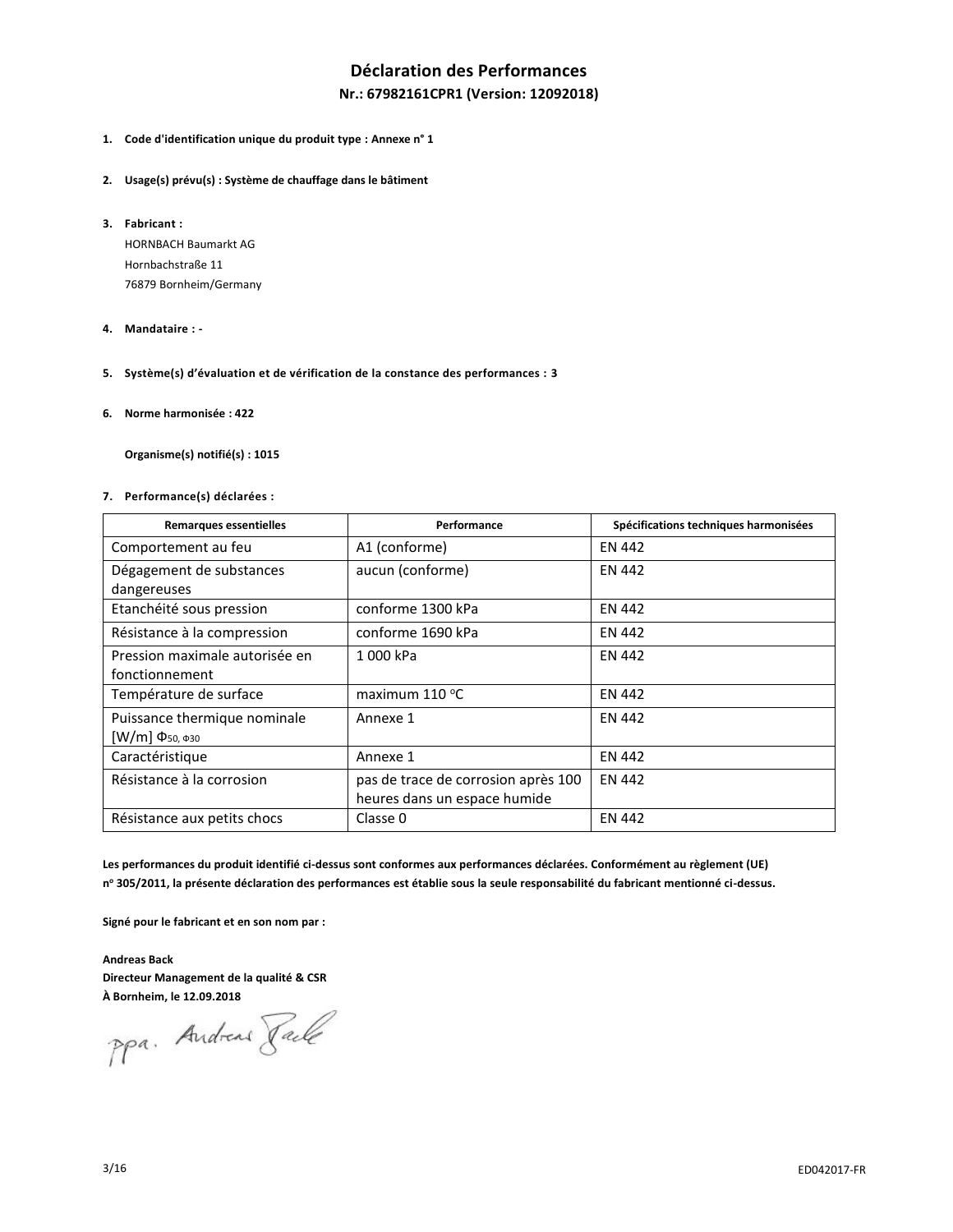# **Dichiarazione di Prestazione**

### **Nr.: 67982161CPR1 (Version: 12092018)**

- **1. Codice di identificazione unico del** tipo di prodotto**: Allegato n. 1**
- **2. Usi previsti: Sistema di riscaldamento nell'edificio**
- **3. Fabbricante:**

HORNBACH Baumarkt AG Hornbachstraße 11 76879 Bornheim/Germany

- **4. Mandatario: -**
- **5. Sistemi di VVCP: 3**
- **6. Norma armonizzata: 422**

**Organismi notificati: 1015**

#### **7. Prestazione(i) dichiarata(e):**

| Caratteristiche essenziali                                                  | Prestazione                                          | Specifiche tecniche armonizzate |
|-----------------------------------------------------------------------------|------------------------------------------------------|---------------------------------|
| Comportamento antincendio                                                   | A1 (OK)                                              | EN 442                          |
| Rilascio di sostanze pericolose                                             | nessuna (OK)                                         | <b>EN 442</b>                   |
| Pressurizzazione                                                            | superata 1300 kPa                                    | <b>EN 442</b>                   |
| Resistenza alla compressione                                                | superata 1690 kPa                                    | <b>EN 442</b>                   |
| Max pressione di esercizio<br>ammissibile                                   | 1000 kPa                                             | <b>EN 442</b>                   |
| Temperatura di superficie                                                   | max $110^{\circ}$ C                                  | <b>EN 442</b>                   |
| Potenza termica nominale [W/m]<br>$\Phi$ <sub>50</sub> $\Phi$ <sub>30</sub> | Allegato 1                                           | <b>EN 442</b>                   |
| Curva caratteristica                                                        | Allegato 1                                           | <b>EN 442</b>                   |
| Resistenza alla corrosione                                                  | nessuna corrosione dopo 100 ore in<br>ambiente umido | <b>EN 442</b>                   |
| Resistenza al pietrischetto                                                 | Classe 0                                             | <b>EN 442</b>                   |

**La prestazione del prodotto sopra identificato è conforme alla prestazione dichiarata. Si rilascia la presente dichiarazione di prestazione sotto la responsabilità esclusiva del fabbricante sopra identificato, in conformità al regolamento (UE) n. 305/2011.**

**Firmato a nome e per conto del fabbricante da:**

**Andreas Back Responsabile Qualità & CSR**

**In Bornheim addì 12.09.2018**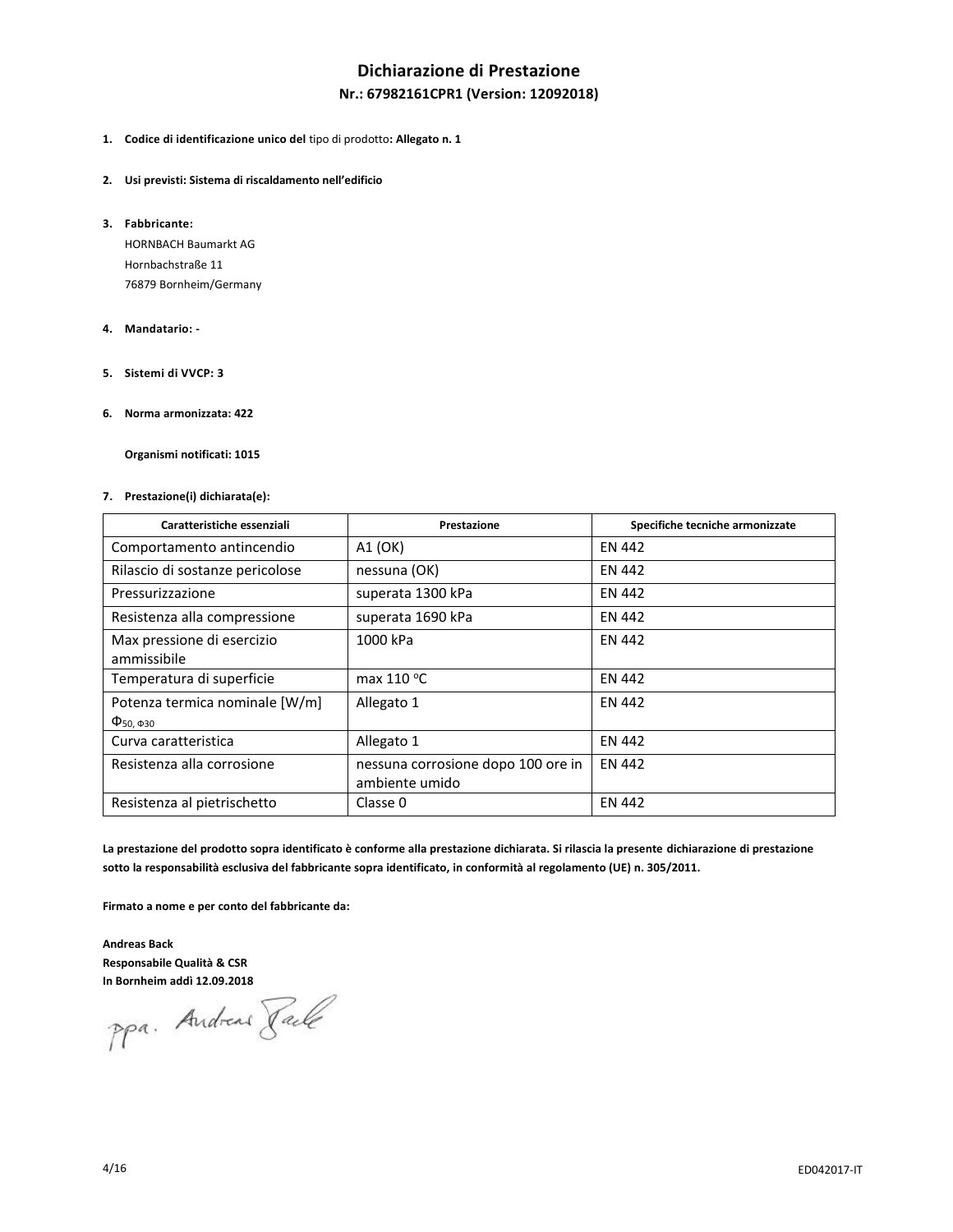### **Prestatieverklaring**

### **Nr.: 67982161CPR1 (Version: 12092018)**

- **1. Unieke identificatiecode van het producttype: Bijlage nr. 1**
- **2. Beoogd(e) gebruik(en): Verwarming in gebouw**
- **3. Fabrikant:**

HORNBACH Baumarkt AG Hornbachstraße 11 76879 Bornheim/Germany

- **4. Gemachtigde: -**
- **5. Het system of de systemen voor de beoordeling en verificatie van de prestatiebestendigheid: 3**
- **6. Geharmoniseerde norm: 422**

**Aangemelde instantie(s): 1015**

#### **7. Aangegeven prestatie(s):**

| Essentiële kenmerken                  | Prestatie                           | Geharmoniseerde technische specificatie |  |
|---------------------------------------|-------------------------------------|-----------------------------------------|--|
| <b>Brandklasse</b>                    | A1 (aangetoond)                     | <b>EN 442</b>                           |  |
| Vrijkomen van gevaarlijke stoffen     | geen (aangetoond)                   | <b>EN 442</b>                           |  |
| <b>Drukdichtheid</b>                  | aangetoond 1300 kPa                 | <b>EN 442</b>                           |  |
| Drukvastheid                          | aangetoond 1690 kPa                 | <b>EN 442</b>                           |  |
| Maximaal toegestane bedrijfsdruk      | 1000 kPa                            | <b>EN 442</b>                           |  |
| Oppervlaktetemperatuur                | maximaal 110 °C                     | <b>EN 442</b>                           |  |
| Nom. warmtevermogen $[W/m] \Phi_{50}$ | Bijlage 1                           | <b>EN 442</b>                           |  |
| $\Phi$ 30                             |                                     |                                         |  |
| Karakteristiek                        | Bijlage 1                           | <b>EN 442</b>                           |  |
| Corrosiebestendigheid                 | zonder corrosie na 100 uur in natte | <b>EN 442</b>                           |  |
|                                       | ruimte                              |                                         |  |
| Bestand tegen kleine inslag           | Klasse 0                            | <b>EN 442</b>                           |  |

**De prestaties van het hierboven omschreven product zijn conform de aangegeven prestaties. Deze prestatieverklaring wordt in overeenstemming met Verordening (EU) nr. 305/2011 onder de exclusieve verantwoordelijkheid van de hierboven vermelde fabrikant verstrekt.**

**Ondertekend voor en namens de fabrikant door:**

**Andreas Back hoofd Kwaliteitsmanagement & CSR**

**Te Bornheim op 12.09.2018**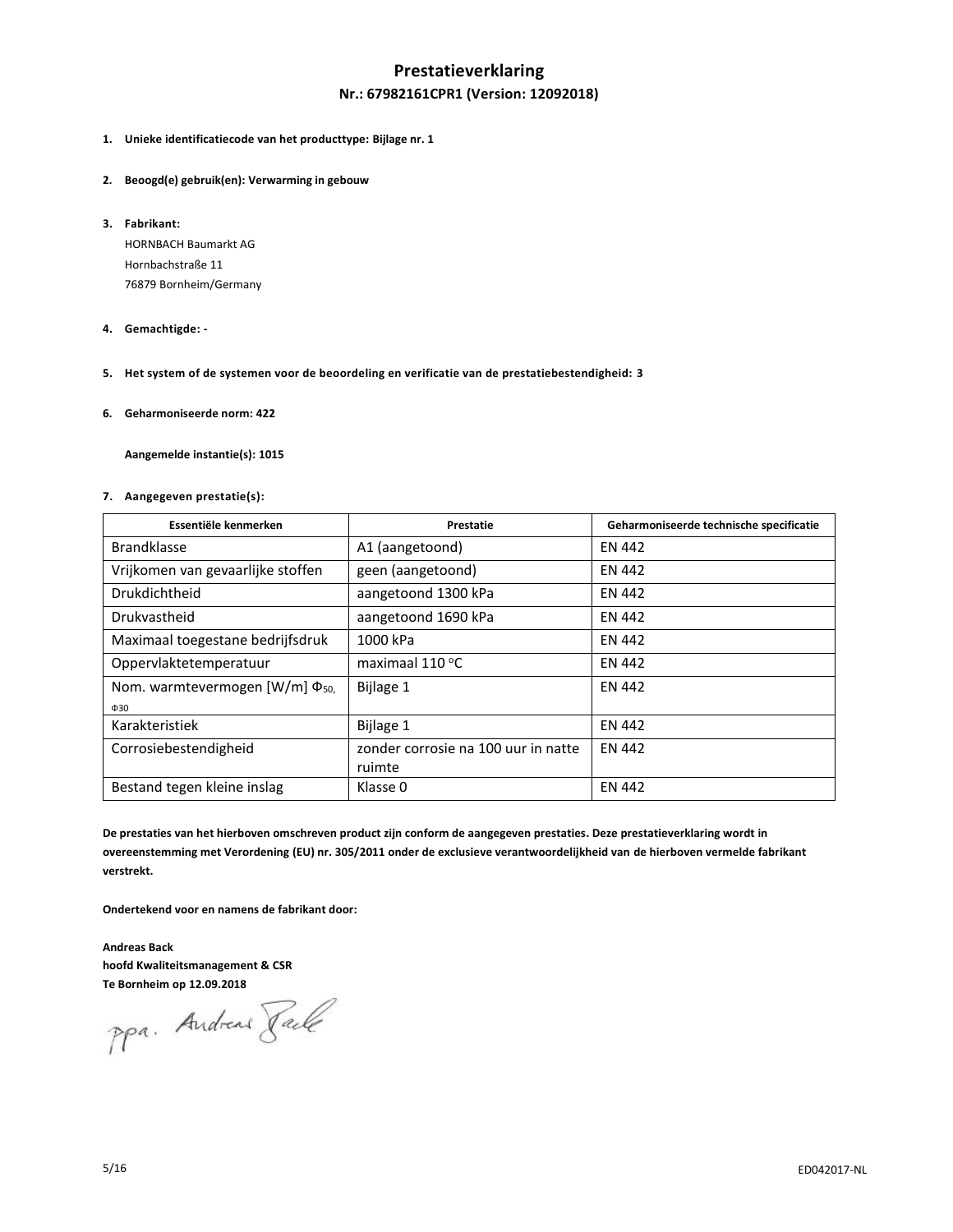### **Prestandadeklaration**

#### **Nr.: 67982161CPR1 (Version: 12092018)**

- **1. Produkttypens unika identifikationskod: Bilaga nr 1**
- **2. Avsedd användning/avsedda användningar: Värmesystem i byggnaden**
- **3. Tillverkare:**

HORNBACH Baumarkt AG Hornbachstraße 11 76879 Bornheim/Germany

- **4. Tillverkarens representant: -**
- **5. System för bedömning och fortlöpande kontroll av prestanda: 3**
- **6. Harmoniserad standard: 422**

**Anmält/anmälda organ: 1015**

#### **7. Angiven prestanda:**

| Väsentliga kännetecken                         | Prestanda                          | Harmoniserad teknisk specifikation |
|------------------------------------------------|------------------------------------|------------------------------------|
| Förhållningssätt vid brand                     | A1 (godkänd)                       | <b>EN 442</b>                      |
| Utsläpp av farliga ämnen                       | inga (godkänd)                     | <b>EN 442</b>                      |
| Trycktäthet                                    | godkänd 1300 kPa                   | <b>EN 442</b>                      |
| Tryckhållfasthet                               | godkänd 1690 kPa                   | <b>EN 442</b>                      |
| Maximalt tillåtet arbetstryck                  | 1000 kPa                           | <b>EN 442</b>                      |
| Yttemperatur                                   | maximalt $110^{\circ}$ C           | <b>EN 442</b>                      |
| Nominell värmeeffekt[W/m] Φ <sub>50, Φ30</sub> | Bilaga 1                           | <b>EN 442</b>                      |
| Karakteristisk kurva                           | Bilaga 1                           | <b>EN 442</b>                      |
| Korrosionsbeständighet                         | ingen korrosion efter 100 timmar i | <b>EN 442</b>                      |
|                                                | fuktigt rum                        |                                    |
| Slaghållfasthet                                | Klass <sub>0</sub>                 | <b>EN 442</b>                      |

**Prestandan för ovanstående produkt överensstämmer med den angivna prestandan. Denna prestandadeklaration har utfärdats i enlighet med förordning (EU) nr 305/2011 på eget ansvar av den tillverkare som anges ovan.**

**Undertecknad på tillverkarens vägnar av:**

**Andreas Back ledare för kvalitetsmanagement & CSR**

**Bornheim den 12.09.2018**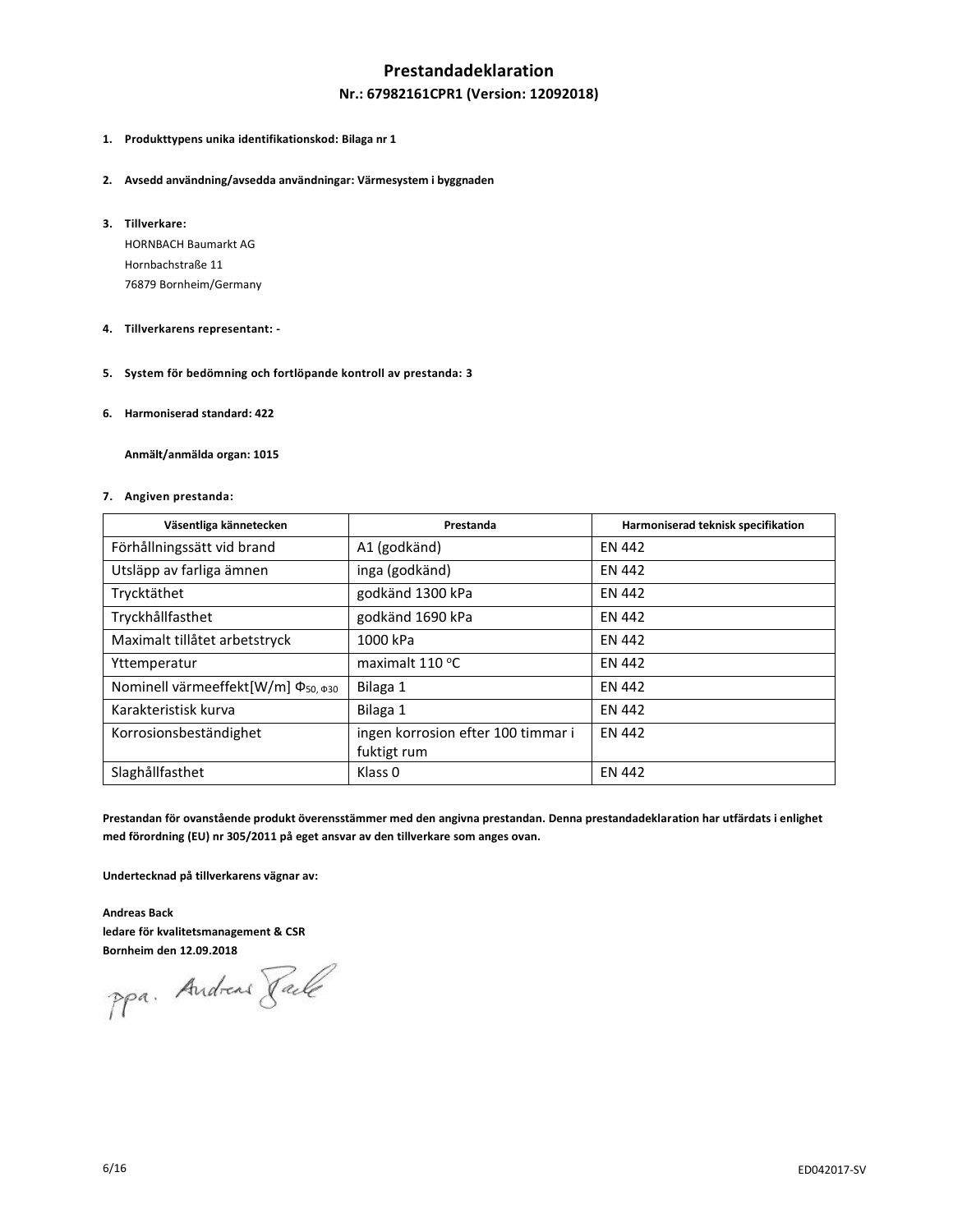# **Prohlášení o Vlastnostech**

#### **Nr.: 67982161CPR1 (Version: 12092018)**

- **1. Jedinečný identifikační kód typu výrobku: Příloha č. 1**
- **2. Zamýšlené/zamýšlená použití: Topný systém v budově**
- **3. Výrobce:**

HORNBACH Baumarkt AG Hornbachstraße 11 76879 Bornheim/Germany

#### **4. Zplnomocněný zástupce: -**

- **5. Systém/systémy POSV: 3**
- **6. Harmonizovaná norma: 422**

**Oznámený subjekt/oznámené subjekty: 1015**

#### **7. Deklarovaná vlastnost/Deklarované vlastnosti:**

| Podstatné vlastnosti                         | Výkon                        | Harmonizovaná technická specifikace |  |
|----------------------------------------------|------------------------------|-------------------------------------|--|
| Požární vlastnosti                           | A1 (splňuje)                 | <b>EN 442</b>                       |  |
| Uvolňování nebezpečných látek                | žádné (splňuje)              | EN 442                              |  |
| Tlaková těsnost                              | odolává 1300 kPa             | EN 442                              |  |
| Peynost y tlaku                              | odolává 1690 kPa             | <b>EN 442</b>                       |  |
| Maximální povolený provozní tlak             | 1000 kPa                     | <b>EN 442</b>                       |  |
| Povrchová teplota                            | maximum $110^{\circ}$ C      | <b>EN 442</b>                       |  |
| Jmenovitý topný výkon [W/m] Φ <sub>50,</sub> | Příloha 1                    | EN 442                              |  |
| $\Phi$ 30                                    |                              |                                     |  |
| Charakteristická křivka                      | Příloha 1                    | <b>EN 442</b>                       |  |
| Odolnost korozi                              | bez koroze po 100 h v mokrém | <b>EN 442</b>                       |  |
|                                              | prostoru                     |                                     |  |
| Odolnost proti mechanickému                  | Třída 0                      | <b>EN 442</b>                       |  |
| poškození menšími nárazy                     |                              |                                     |  |

**Vlastnosti výše uvedeného výrobku jsou ve shodě se souborem deklarovaných vlastností. Toto prohlášení o vlastnostech se v souladu s nařízením (EU) č. 305/2011 vydává na výhradní odpovědnost výrobce uvedeného výše.**

**Podepsáno za výrobce a jeho jménem:**

**Andreas Back vedoucí oddělení kvality & CSR**

**V Bornheim dne 12.09.2018**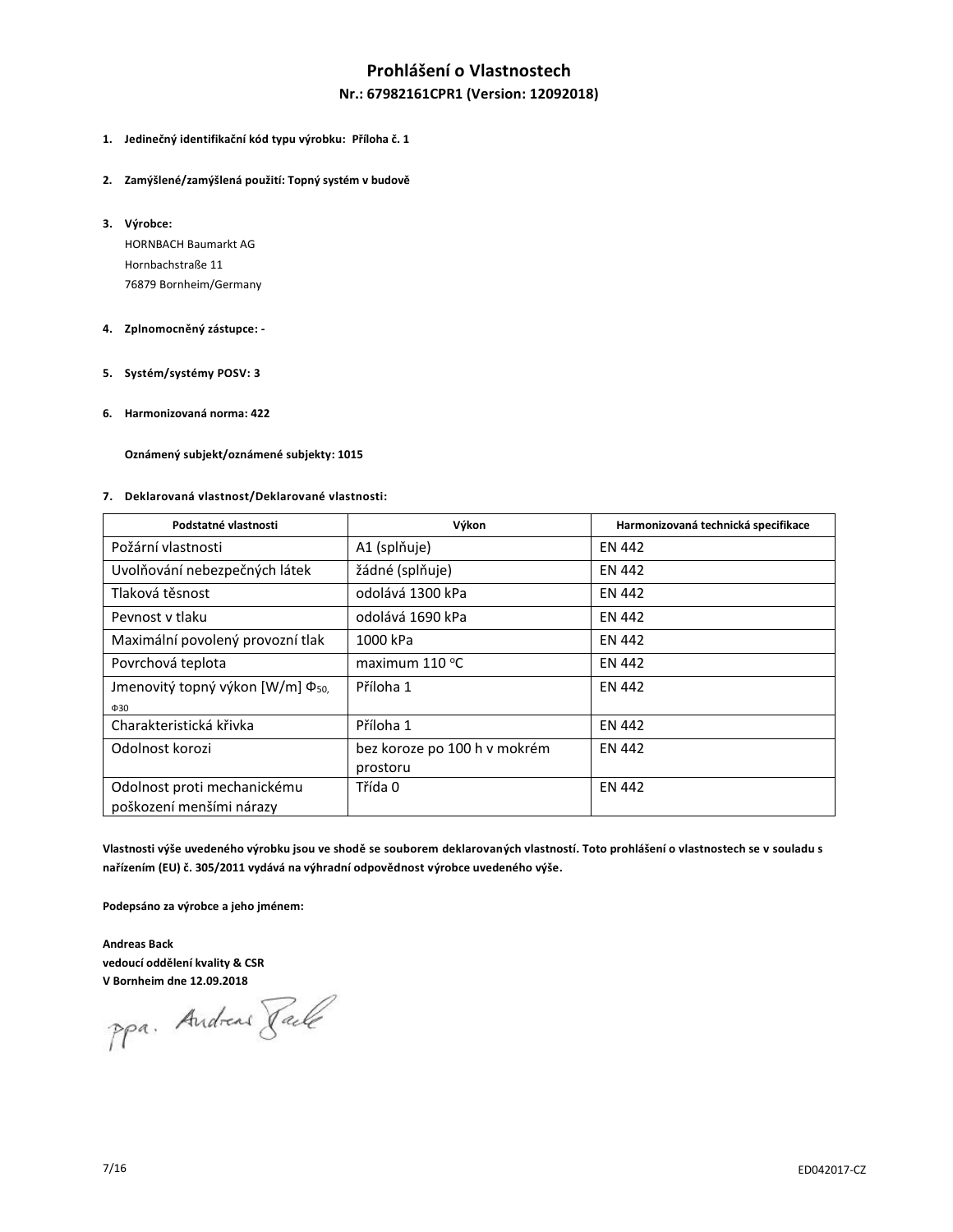# **Vyhlásenie o Parametroch**

### **Nr.: 67982161CPR1 (Version: 12092018)**

- **1. Jedinečný identifikačný kód typu výrobku: Príloha č. 1**
- **2. Zamýšľané použitie/použitia: Vykurovací systém v budove**
- **3. Výrobca:**

HORNBACH Baumarkt AG Hornbachstraße 11 76879 Bornheim/Germany

- **4. Splnomocnený zástupca: -**
- **5. Systém(-y) posudzovania a overovania nemennosti parametrov: 3**
- **6. Harmonizovaná norma: 422**

**Notifikovaný(-é) subjekt(-y): 1015**

#### **7. Deklarované parametre:**

| Dôležité znaky                                | Výkon                         | Harmonizovaná technická špecifikácia |  |  |
|-----------------------------------------------|-------------------------------|--------------------------------------|--|--|
| Správanie sa pri požiari                      | A1 (v poriadku)               | <b>EN 442</b>                        |  |  |
| Uvoľňovanie nebezpečných látok                | žiadne (v poriadku)           | EN 442                               |  |  |
| Tlakové utesnenie                             | v poriadku 1300 kPa           | <b>EN 442</b>                        |  |  |
| Odolnosť proti tlaku                          | v poriadku 1690 kPa           | <b>EN 442</b>                        |  |  |
| Maximálny povolený prevádzkový                | 1000 kPa                      | <b>EN 442</b>                        |  |  |
| tlak                                          |                               |                                      |  |  |
| Povrchová teplota                             | maximum 110 °C                | <b>EN 442</b>                        |  |  |
| Menovitý tepelný výkon [W/m] Φ <sub>50,</sub> | Príloha 1                     | <b>EN 442</b>                        |  |  |
| $\Phi$ 30                                     |                               |                                      |  |  |
| Charakteristika                               | Príloha 1                     | <b>EN 442</b>                        |  |  |
| Odolnosť proti korózii                        | bez korózie po 100 h v mokrom | <b>EN 442</b>                        |  |  |
|                                               | prostredí                     |                                      |  |  |
| Odolnosť proti drobným úderom                 | Trieda 0                      | <b>EN 442</b>                        |  |  |

**Uvedené parametre výrobku sú v zhode so súborom deklarovaných parametrov. Toto vyhlásenie o parametroch sa v súlade s nariadením (EU) č. 305/2011 vydáva na výhradnú zodpovednosť uvedeného výrobcu.**

**Podpísal(-a) za a v mene výrobcu:**

**Andreas Back vedúci manažmentu kvality & CSR**

**V Bornheim dňa 12.09.2018**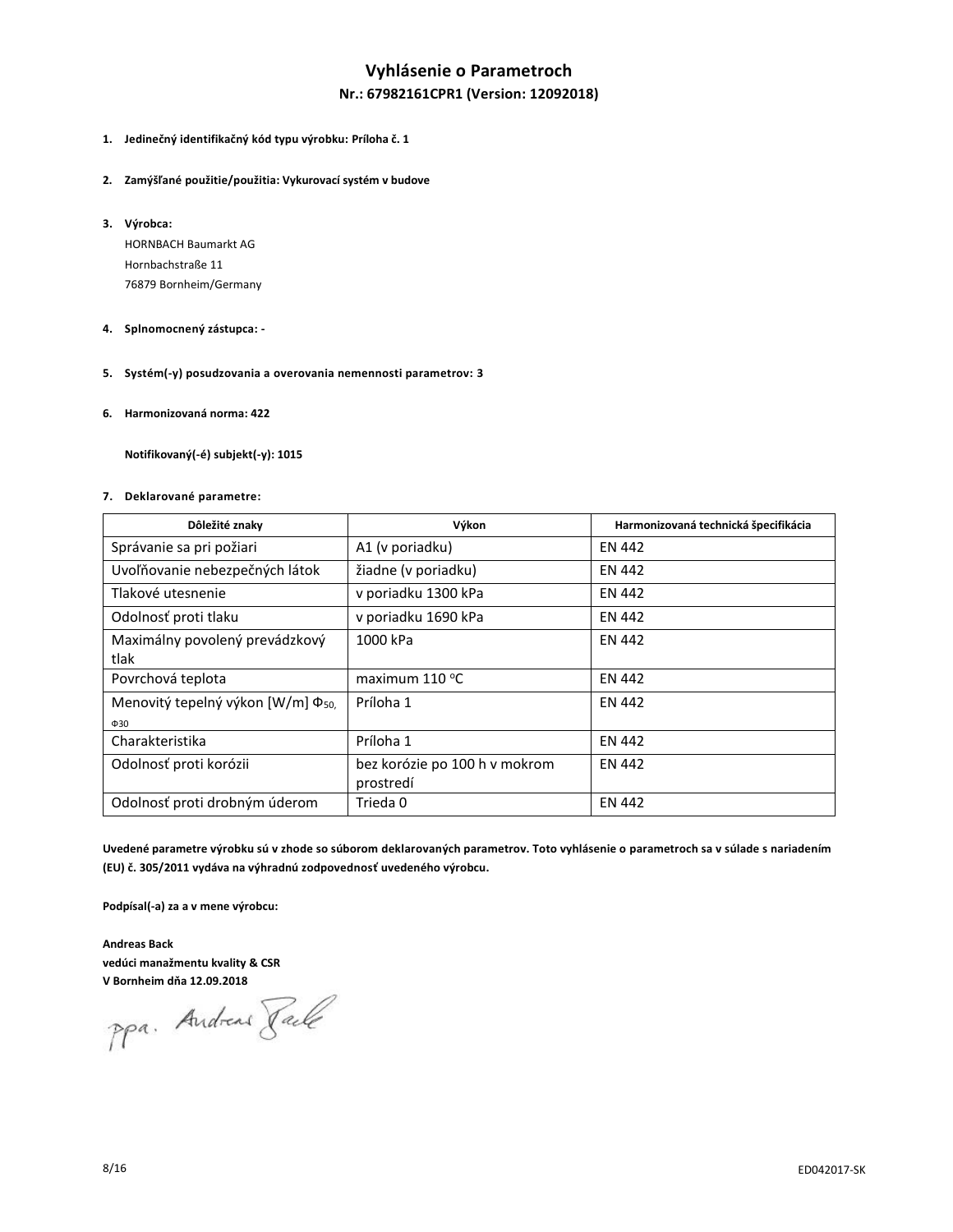# **Declaraţia de Performanţă**

### **Nr.: 67982161CPR1 (Version: 12092018)**

- **1. Cod unic de identificare al produsului-tip: Anexa nr. 1**
- **2. Utilizare (utilizări) preconizată (preconizate): Sistem de încălzire în clădire**
- **3. Fabricant:**

HORNBACH Baumarkt AG Hornbachstraße 11 76879 Bornheim/Germany

#### **4. Reprezentant autorizat: -**

- **5. Sistemul (sistemele) de evaluare şi de verificare a constanţei performanţei: 3**
- **6. Standard armonizat: 422**

**Organism (organisme) notificat(e): 1015**

#### **7. Performanţa (performanţe) declarată (declarate):**

| Caracteristici esențiale                                                     | Performanța                                      | Specificație tehnică armonizată |
|------------------------------------------------------------------------------|--------------------------------------------------|---------------------------------|
| Reacția la foc                                                               | A1 (îndeplinită)                                 | <b>EN 442</b>                   |
| Eliberarea de substanțe periculoase                                          | niciuna (condiție îndeplinită)                   | <b>EN 442</b>                   |
| Etanșeitate la presiune                                                      | a trecut testul la 1300 kPa                      | <b>EN 442</b>                   |
| Rezistența la compresiune                                                    | a trecut testul la 1690 kPa                      | <b>EN 442</b>                   |
| Presiune de lucru maximă<br>admisibilă                                       | 1000 kPa                                         | <b>EN 442</b>                   |
| Temperatura suprafeței                                                       | maximum 110 °C                                   | <b>EN 442</b>                   |
| Putere termică nominală [W/m]<br>$\Phi$ <sub>50</sub> , $\Phi$ <sub>30</sub> | Anexa 1                                          | <b>EN 442</b>                   |
| Curba caracteristică                                                         | Anexa 1                                          | <b>EN 442</b>                   |
| Rezistența la coroziune                                                      | fără coroziune după 100 de ore în<br>spațiu umed | <b>EN 442</b>                   |
| Rezistenta la impact minor                                                   | Clasa <sub>0</sub>                               | <b>EN 442</b>                   |

**Performanţa produsului identificat mai sus este în conformitate cu setul de performanţe declarate. Această declaraţie de performanţă este eliberată în conformitate cu Regulamentul (UE) nr. 305/2011, pe răspunderea exclusivă a fabricantului identificat mai sus.**

**Semnată pentru şi în numele fabricantului de către:**

**Andreas Back Şeful managementului calităţii & CSR**

**În Bornheim la 12.09.2018**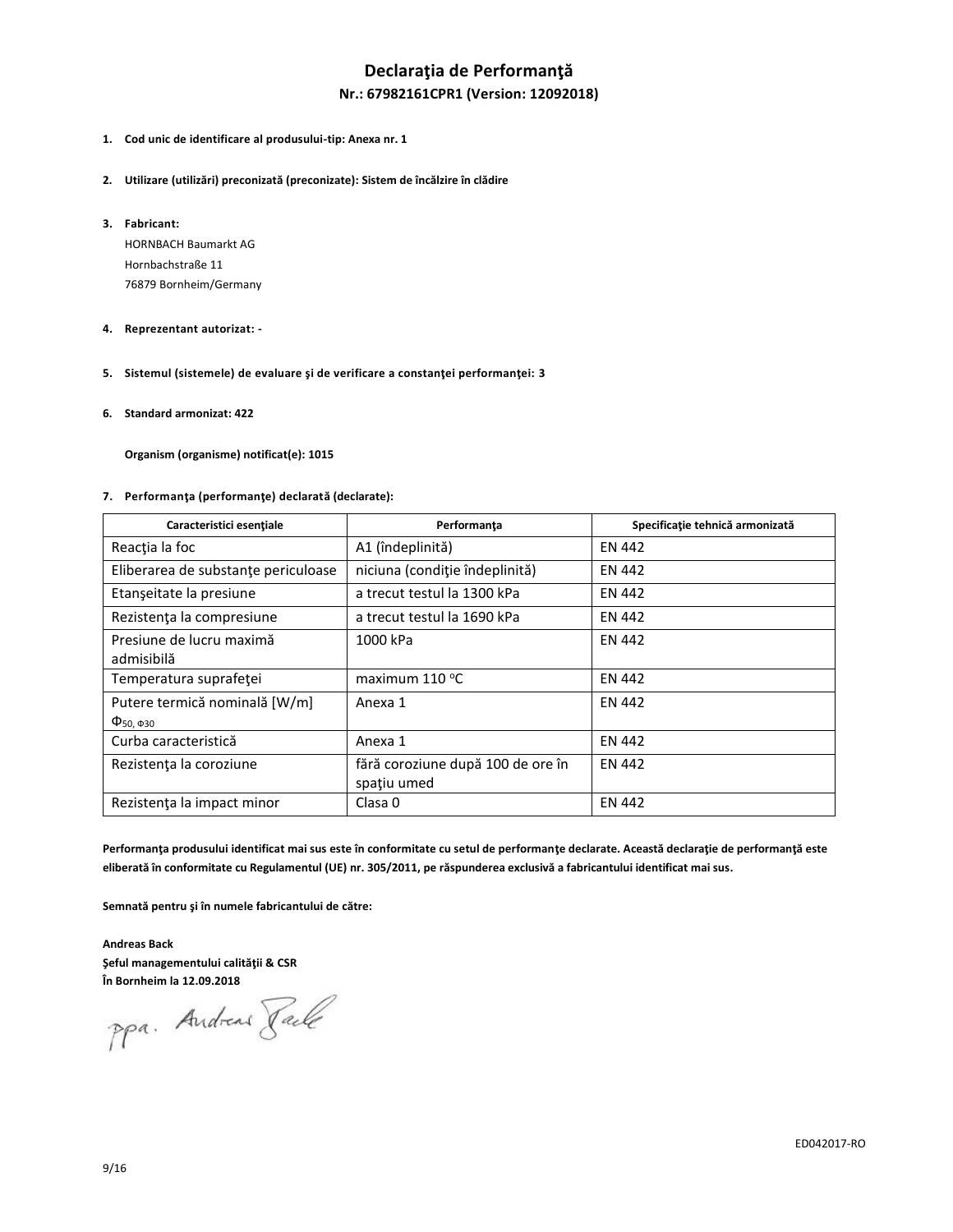| <b>HORNBACH</b>    | Model                              | <b>Type</b> | н          | L            | Unique<br>identification             | $\Delta T_{50}$ | $\Delta T_{30}$ | n                | Kм                 |
|--------------------|------------------------------------|-------------|------------|--------------|--------------------------------------|-----------------|-----------------|------------------|--------------------|
| art. number        |                                    |             | [mm]       | [mm]         | code of the                          | [W]             | [W]             |                  |                    |
| 6798216            | <b>RADIK VK</b>                    | 10          | 300        | 600          | 10030060-60N1610                     | 198             | 100             | 1,3319           | 1,08095            |
| 6798217            | <b>RADIK VK</b>                    | 10          | 300        | 700          | 10030070-60N1610                     | 231             | 117             | 1.3319           | 1,26111            |
| 6798218            | <b>RADIK VK</b>                    | 10          | 300        | 800          | 10030080-60N1610                     | 264             | 134             | 1,3319           | 1,44127            |
| 6798219<br>6798220 | <b>RADIK VK</b><br><b>RADIK VK</b> | 10<br>10    | 300<br>300 | 900<br>1000  | 10030090-60N1610<br>10030100-60N1610 | 297<br>330      | 150<br>167      | 1,3319<br>1,3319 | 1,62143<br>1,80159 |
| 6798221            | <b>RADIK VK</b>                    | 10          | 300        | 1100         | 10030110-60N1610                     | 363             | 184             | 1,3319           | 1,98175            |
| 6798222            | <b>RADIK VK</b>                    | 10          | 300        | 1200         | 10030120-60N1610                     | 396             | 201             | 1,3319           | 2,16191            |
| 6798223            | <b>RADIK VK</b>                    | 10          | 300        | 1400         | 10030140-60N1610                     | 462             | 234             | 1,3319           | 2,52223            |
| 6798224            | <b>RADIK VK</b>                    | 10          | 300        | 1600         | 10030160-60N1610                     | 528             | 267             | 1,3319           | 2,88254            |
| 6798225            | <b>RADIK VK</b>                    | 10          | 300        | 1800         | 10030180-60N1610                     | 594             | 301             | 1,3319           | 3,24286            |
| 6798226            | <b>RADIK VK</b>                    | 10          | 300        | 2000         | 10030200-60N1610                     | 660             | 334             | 1,3319           | 3,60318            |
| 6798227            | RADIK KLASIK                       | 10          | 500        | 400          | 10050040-50-1610                     | 206             | 106             | 1,3068           | 1,24066            |
| 6798228            | <b>RADIK VK</b>                    | 10          | 500        | 400          | 10050040-60N1610                     | 206             | 106             | 1,3068           | 1,24066            |
| 6798229<br>6798230 | <b>RADIK VK</b><br><b>RADIK VK</b> | 10<br>10    | 500<br>500 | 500<br>600   | 10050050-60N1610<br>10050060-60N1610 | 257<br>308      | 132<br>158      | 1,3068<br>1,3068 | 1,54782<br>1,85497 |
| 6798231            | <b>RADIK VK</b>                    | 10          | 500        | 700          | 10050070-60N1610                     | 360             | 185             | 1,3068           | 2,16815            |
| 6798232            | <b>RADIK VK</b>                    | 10          | 500        | 800          | 10050080-60N1610                     | 411             | 211             | 1,3068           | 2,47530            |
| 6798233            | <b>RADIK VK</b>                    | 10          | 500        | 900          | 10050090-60N1610                     | 463             | 238             | 1,3068           | 2,78848            |
| 6798234            | <b>RADIK VK</b>                    | 10          | 500        | 1000         | 10050100-60N1610                     | 514             | 264             | 1,3068           | 3,09563            |
| 6798235            | <b>RADIK VK</b>                    | 10          | 500        | 1100         | 10050110-60N1610                     | 565             | 290             | 1,3068           | 3,40278            |
| 6798236            | <b>RADIK VK</b>                    | 10          | 500        | 1200         | 10050120-60N1610                     | 617             | 316             | 1,3068           | 3,71596            |
| 6798237            | <b>RADIK VK</b>                    | 10          | 500        | 1400         | 10050140-60N1610                     | 720             | 369             | 1,3068           | 4,33629            |
| 6798238            | <b>RADIK VK</b>                    | 10          | 500        | 1600         | 10050160-60N1610                     | 822             | 422             | 1,3068           | 4,95060            |
| 6798239            | <b>RADIK VK</b>                    | 10          | 500        | 1800         | 10050180-60N1610                     | 925             | 474             | 1,3068           | 5,57093            |
| 6798240<br>6798241 | <b>RADIK VK</b><br><b>RADIK VK</b> | 10<br>10    | 500<br>600 | 2000<br>400  | 10050200-60N1610<br>10060040-60N1610 | 1028<br>242     | 527<br>125      | 1,3068<br>1,2942 | 6,19126<br>1,53112 |
| 6798242            | <b>RADIK VK</b>                    | 10          | 600        | 500          | 10060050-60N1610                     | 302             | 156             | 1,2942           | 1,91073            |
| 6798243            | RADIK KLASIK                       | 10          | 600        | 600          | 10060060-50-1610                     | 362             | 187             | 1,2942           | 2,29035            |
| 6798244            | <b>RADIK VK</b>                    | 10          | 600        | 600          | 10060060-60N1610                     | 362             | 187             | 1,2942           | 2,29035            |
| 6798245            | <b>RADIK VK</b>                    | 10          | 600        | 700          | 10060070-60N1610                     | 423             | 218             | 1,2942           | 2,67629            |
| 6798246            | <b>RADIK VK</b>                    | 10          | 600        | 800          | 10060080-60N1610                     | 483             | 249             | 1,2942           | 3,05591            |
| 6798247            | <b>RADIK VK</b>                    | 10          | 600        | 900          | 10060090-60N1610                     | 544             | 281             | 1,2942           | 3,44185            |
| 6798248            | <b>RADIK VK</b>                    | 10          | 600        | 1000         | 10060100-60N1610                     | 604             | 312             | 1,2942           | 3,82147            |
| 6798249            | <b>RADIK VK</b>                    | 10          | 600        | 1100         | 10060110-60N1610                     | 664             | 343             | 1,2942           | 4,20108            |
| 6798250            | <b>RADIK VK</b>                    | 10          | 600        | 1200<br>1400 | 10060120-60N1610                     | 725<br>846      | 374<br>437      | 1,2942<br>1,2942 | 4,58702            |
| 6798251<br>6798252 | <b>RADIK VK</b><br><b>RADIK VK</b> | 10<br>10    | 600<br>600 | 1600         | 10060140-60N1610<br>10060160-60N1610 | 966             | 499             | 1,2942           | 5,35258<br>6,11181 |
| 6798253            | <b>RADIK VK</b>                    | 10          | 600        | 1800         | 10060180-60N1610                     | 1087            | 561             | 1,2942           | 6,87737            |
| 6798254            | <b>RADIK VK</b>                    | 10          | 600        | 2000         | 10060200-60N1610                     | 1208            | 624             | 1,2942           | 7,64293            |
| 6798255            | <b>RADIK VK</b>                    | 10          | 900        | 400          | 10090040-60N1610                     | 350             | 179             | 1,3083           | 2,09559            |
| 6798256            | <b>RADIK VK</b>                    | 10          | 900        | 500          | 10090050-60N1610                     | 438             | 225             | 1,3083           | 2,62248            |
| 6798257            | RADIK VK                           | 10          | 900        | 600          | 10090060-60N1610                     | 525             | 269             | 1,3083           | 3,14338            |
| 6798258            | <b>RADIK VK</b>                    | 10          | 900        | 700          | 10090070-60N1610                     | 613             | 314             | 1,3083           | 3,67027            |
| 6798259            | <b>RADIK VK</b>                    | 10          | 900        | 800          | 10090080-60N1610                     | 700             | 359             | 1,3083           | 4,19117            |
| 6798260            | <b>RADIK VK</b>                    | 10          | 900        | 900          | 10090090-60N1610                     | 788             | 404             | 1,3083           | 4,71806            |
| 6798261<br>6798262 | <b>RADIK VK</b><br><b>RADIK VK</b> | 10<br>10    | 900<br>900 | 1000<br>1100 | 10090100-60N1610<br>10090110-60N1610 | 875<br>963      | 449<br>494      | 1,3083<br>1,3083 | 5,23897<br>5,76586 |
| 6798263            | <b>RADIK VK</b>                    | 10          | 900        | 1200         | 10090120-60N1610                     | 1050            | 538             | 1,3083           | 6,28676            |
| 6798264            | <b>RADIK VKU</b>                   | 21          | 300        | 400          | 21030040-6UN1610                     | 298             | 152             | 1,3197           | 1,70642            |
| 6798265            | RADIK VKU                          | 21          | 300        | 500          | 21030050-6UN1610                     | 373             | 190             | 1,3197           | 2,13589            |
| 6798266            | <b>RADIK VKU</b>                   | 21          | 300        | 600          | 21030060-6UN1610                     | 447             | 228             | 1,3197           | 2,55963            |
| 6798267            | <b>RADIK VKU</b>                   | 21          | 300        | 700          | 21030070-6UN1610                     | 522             | 266             | 1,3197           | 2,98910            |
| 6798268            | <b>RADIK VKU</b>                   | 21          | 300        | 800          | 21030080-6UN1610                     | 596             | 304             | 1,3197           | 3,41284            |
| 6798269            | RADIK VKU                          | 21          | 300        | 900          | 21030090-6UN1610                     | 671             | 342             | 1,3197           | 3,84230            |
| 6798270<br>6798271 | RADIK VKU<br>RADIK VKU             | 21<br>21    | 300<br>300 | 1000<br>1100 | 21030100-6UN1610<br>21030110-6UN1610 | 745<br>820      | 380<br>418      | 1,3197<br>1,3197 | 4,26605<br>4,69551 |
| 6798272            | RADIK VKU                          | 21          | 300        | 1200         | 21030120-6UN1610                     | 894             | 456             | 1,3197           | 5,11926            |
| 6798273            | <b>RADIK VKU</b>                   | 21          | 300        | 1400         | 21030140-6UN1610                     | 1043            | 532             | 1,3197           | 5,97246            |
| 6798274            | <b>RADIK VKU</b>                   | 21          | 300        | 1600         | 21030160-6UN1610                     | 1192            | 607             | 1,3197           | 6,82567            |
| 6798275            | <b>RADIK VKU</b>                   | 21          | 300        | 1800         | 21030180-6UN1610                     | 1341            | 683             | 1,3197           | 7,67888            |
| 6798276            | <b>RADIK VKU</b>                   | 21          | 300        | 2000         | 21030200-6UN1610                     | 1490            | 759             | 1,3197           | 8,53209            |
| 6798277            | <b>RADIK VKU</b>                   | 21          | 400        | 600          | 21040060-6UN1610                     | 562             | 286             | 1,3238           | 3,16694            |
| 6798278<br>6798279 | RADIK VKU<br><b>RADIK VKU</b>      | 21<br>21    | 400<br>400 | 700<br>800   | 21040070-6UN1610<br>21040080-6UN1610 | 656<br>750      | 334<br>381      | 1,3238<br>1,3238 | 3,69664<br>4,22634 |
| 6798280            | <b>RADIK VKU</b>                   | 21          | 400        | 900          | 21040090-6UN1610                     | 843             | 429             | 1,3238           | 4,75041            |
| 6798281            | <b>RADIK VKU</b>                   | 21          | 400        | 1000         | 21040100-6UN1610                     | 937             | 476             | 1,3238           | 5,28011            |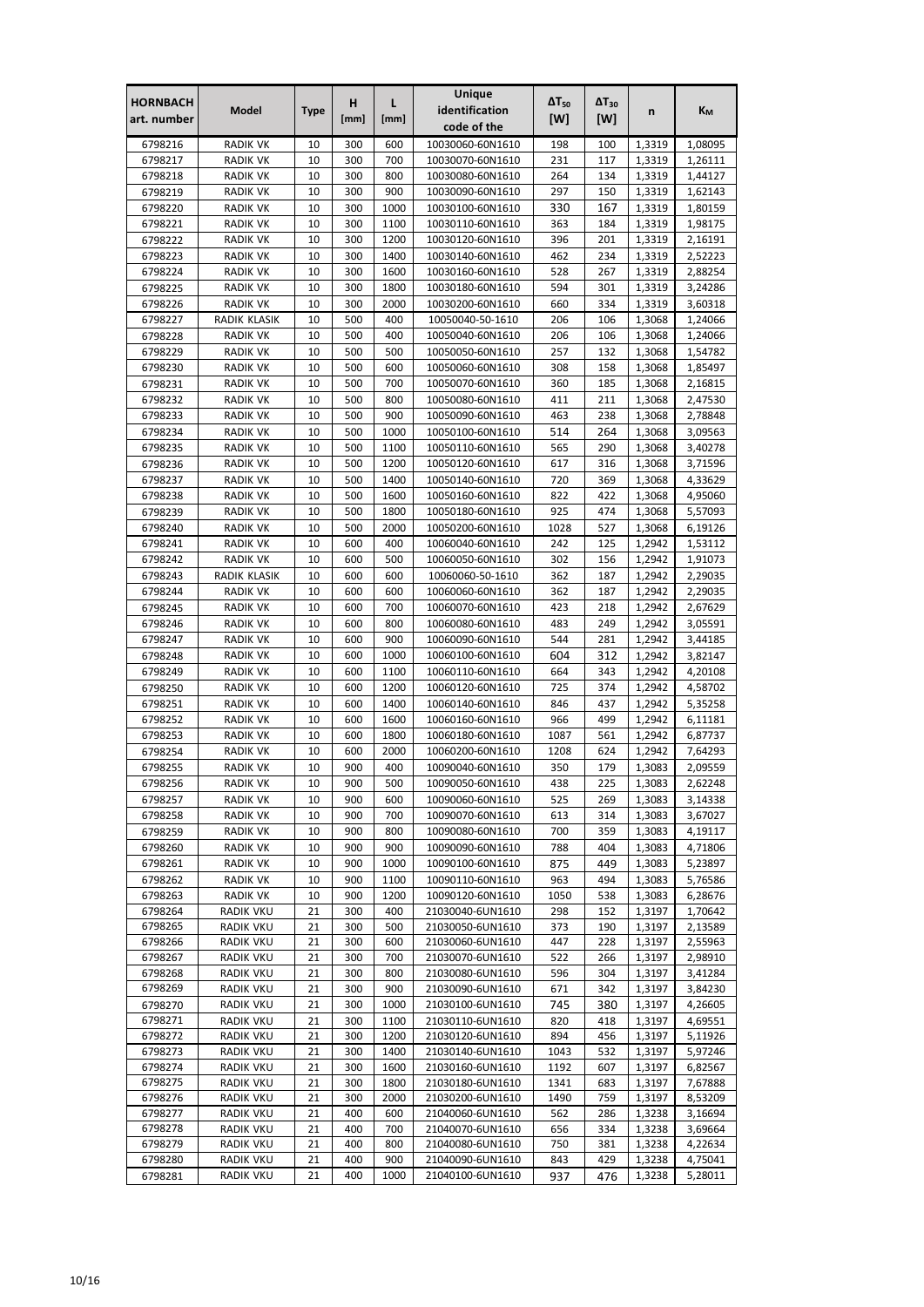| 6798282            | RADIK VKU                            | 21       | 400        | 1200         | 21040120-6UN1610                     | 1124         | 572         | 1,3238           | 6,33388             |
|--------------------|--------------------------------------|----------|------------|--------------|--------------------------------------|--------------|-------------|------------------|---------------------|
| 6798283            | <b>RADIK VKU</b>                     | 21       | 400        | 1400         | 21040140-6UN1610                     | 1312         | 667         | 1,3238           | 7,39328             |
| 6798284            | <b>RADIK VKU</b>                     | 21       | 400        | 1600         | 21040160-6UN1610                     | 1499         | 762         | 1,3238           | 8,44705             |
| 6798285            | <b>RADIK VKU</b>                     | 21       | 400        | 1800         | 21040180-6UN1610                     | 1687         | 858         | 1,3238           | 9,50645             |
| 6798286            | <b>RADIK VKU</b>                     | 21       | 400        | 2000         | 21040200-6UN1610                     | 1874         | 953         | 1,3238           | 10,56022            |
| 6798287            | <b>RADIK VKU</b>                     | 21       | 500        | 400          | 21050040-6UN1610                     | 447          | 227         | 1,3278           | 2,47979             |
| 6798288            | <b>RADIK VKU</b>                     | 21       | 500        | 500          | 21050050-6UN1610                     | 559          | 284         | 1,3278           | 3,10113             |
| 6798289            | <b>RADIK VKU</b>                     | 21       | 500        | 600          | 21050060-6UN1610                     | 670          | 340         | 1,3278           | 3,71691             |
| 6798290            | <b>RADIK VKU</b>                     | 21       | 500        | 700          | 21050070-6UN1610                     | 782          | 397         | 1,3278           | 4,33825             |
| 6798291            | <b>RADIK VKU</b>                     | 21       | 500        | 800          | 21050080-6UN1610                     | 894          | 454         | 1,3278           | 4,95958             |
| 6798292            | <b>RADIK VKU</b>                     | 21       | 500        | 900          | 21050090-6UN1610                     | 1005         | 510         | 1,3278           | 5,57537             |
| 6798293            | <b>RADIK VKU</b>                     | 21       | 500        | 1000         | 21050100-6UN1610                     | 1117         | 567         | 1,3278           | 6,19670             |
| 6798294            | <b>RADIK VKU</b>                     | 21       | 500        | 1100         | 21050110-6UN1610                     | 1229         | 624         | 1,3278           | 6,81804             |
| 6798295            | <b>RADIK VKU</b>                     | 21       | 500        | 1200         | 21050120-6UN1610                     | 1340         | 680         | 1,3278           | 7,43383             |
| 6798296            | <b>RADIK VKU</b>                     | 21       | 500        | 1400         | 21050140-6UN1610                     | 1564         | 794         | 1,3278           | 8,67650             |
| 6798297<br>6798298 | <b>RADIK VKU</b><br><b>RADIK VKU</b> | 21<br>21 | 500<br>500 | 1600<br>1800 | 21050160-6UN1610<br>21050180-6UN1610 | 1787<br>2011 | 907<br>1021 | 1,3278<br>1,3278 | 9,91362<br>11,15629 |
| 6798299            | <b>RADIK VKU</b>                     | 21       | 500        | 2000         | 21050200-6UN1610                     | 2234         | 1134        | 1,3278           | 12,39341            |
| 6798300            | RADIK KLASIK-R                       | 21       | 554        | 400          | 21055040-R0-1610                     | 484          | 245         | 1,33             | 2,66204             |
|                    | RADIK KLASIK-R                       | 21       | 554        | 500          | 21055050-R0-1610                     | 605          | 307         | 1,33             | 3,32756             |
| 6798301<br>6798302 | RADIK KLASIK-R                       | 21       | 554        | 600          | 21055060-R0-1610                     | 726          | 368         | 1,33             | 3,99307             |
| 6798303            | RADIK KLASIK-R                       | 21       | 554        | 700          | 21055070-R0-1610                     | 847          | 429         | 1,33             | 4,65858             |
| 6798304            | RADIK KLASIK-R                       | 21       | 554        | 800          | 21055080-R0-1610                     | 968          | 491         | 1,33             | 5,32409             |
| 6798305            | RADIK KLASIK-R                       | 21       | 554        | 900          | 21055090-R0-1610                     | 1089         | 552         | 1,33             | 5,98960             |
| 6798306            | RADIK KLASIK-R                       | 21       | 554        | 1000         | 21055100-R0-1610                     | 1210         | 613         | 1,33             | 6,65511             |
|                    | RADIK KLASIK-R                       | 21       | 554        | 1100         | 21055110-R0-1610                     | 1331         | 675         | 1,33             | 7,32062             |
| 6798307<br>6798308 | RADIK KLASIK-R                       | 21       | 554        | 1200         | 21055120-R0-1610                     | 1452         | 736         | 1,33             | 7,98613             |
| 6798309            | RADIK KLASIK-R                       | 21       | 554        | 1400         | 21055140-R0-1610                     | 1694         | 859         | 1,33             | 9,31715             |
| 6798310            | RADIK KLASIK-R                       | 21       | 554        | 1600         | 21055160-R0-1610                     | 1936         | 981         | 1,33             | 10,64818            |
| 6798311            | RADIK KLASIK-R                       | 21       | 554        | 1800         | 21055180-R0-1610                     | 2178         | 1104        | 1,33             | 11,97920            |
| 6798312            | RADIK KLASIK-R                       | 21       | 554        | 2000         | 21055200-R0-1610                     | 2420         | 1227        | 1,33             | 13,31022            |
| 6798313            | RADIK VKU                            | 21       | 600        | 400          | 21060040-6UN1610                     | 515          | 261         | 1,3319           | 2,81157             |
| 6798314            | <b>RADIK VKU</b>                     | 21       | 600        | 500          | 21060050-6UN1610                     | 644          | 326         | 1,3319           | 3,51583             |
| 6798315            | <b>RADIK VKU</b>                     | 21       | 600        | 600          | 21060060-6UN1610                     | 773          | 391         | 1,3319           | 4,22009             |
| 6798316            | <b>RADIK VKU</b>                     | 21       | 600        | 700          | 21060070-6UN1610                     | 902          | 457         | 1,3319           | 4,92434             |
| 6798317            | RADIK KLASIK                         | 21       | 600        | 800          | 21060080-50-1610                     | 1030         | 522         | 1,3319           | 5,62314             |
| 6798318            | <b>RADIK VKU</b>                     | 21       | 600        | 800          | 21060080-6UN1610                     | 1030         | 522         | 1,3319           | 5,62314             |
| 6798319            | <b>RADIK VKU</b>                     | 21       | 600        | 900          | 21060090-6UN1610                     | 1159         | 587         | 1,3319           | 6,32740             |
| 6798320            | RADIK KLASIK                         | 21       | 600        | 1000         | 21060100-50-1610                     | 1288         | 652         | 1,3319           | 7,03166             |
| 6798321            | <b>RADIK VKU</b>                     | 21       | 600        | 1000         | 21060100-6UN1610                     | 1288         | 652         | 1,3319           | 7,03166             |
| 6798322            | <b>RADIK VKU</b>                     | 21       | 600        | 1100         | 21060110-6UN1610                     | 1417         | 718         | 1,3319           | 7,73592             |
| 6798323            | RADIK KLASIK                         | 21       | 600        | 1200         | 21060120-50-1610                     | 1546         | 783         | 1,3319           | 8,44017             |
| 6798324            | <b>RADIK VKU</b>                     | 21       | 600        | 1200         | 21060120-6UN1610                     | 1546         | 783         | 1,3319           | 8,44017             |
| 6798325            | <b>RADIK VKU</b>                     | 21       | 600        | 1400         | 21060140-6UN1610                     | 1803         | 913         | 1,3319           | 9,84323             |
| 6798326            | <b>RADIK VKU</b>                     | 21       | 600        | 1600         | 21060160-6UN1610                     | 2061         | 1044        | 1,3319           | 11,25174            |
| 6798327            | <b>RADIK VKU</b>                     | 21       | 600        | 1800         | 21060180-6UN1610                     | 2318         | 1174        | 1,3319           | 12,65480            |
| 6798328            | <b>RADIK VKU</b>                     | 21       | 600        | 2000         | 21060200-6UN1610                     | 2576         | 1305        | 1,3319           | 14,06332            |
| 6798329            | <b>RADIK VKU</b>                     | 21       | 600        | 2300         | 21060230-6UN1610                     | 2962         | 1500        | 1,3319           | 16,17063            |
| 6798330            | RADIK VKU                            | 21       | 600        | 2600         | 21060260-6UN1610                     | 3349         | 1696        | 1,3319           | 18,28340            |
| 6798331            | <b>RADIK VKU</b>                     | 21       | 600        | 3000         | 21060300-6UN1610                     | 3864         | 1957        | 1,3319           | 21,09497            |
| 6798332            | RADIK VKU                            | 21       | 900        | 400          | 21090040-6UN1610                     | 702          | 351         | 1,3578           | 3,46318             |
| 6798333            | <b>RADIK VKU</b>                     | 21       | 900        | 500          | 21090050-6UN1610                     | 877          | 438         | 1,3578           | 4,32651             |
| 6798334            | <b>RADIK VKU</b><br><b>RADIK VKU</b> | 21       | 900        | 600          | 21090060-6UN1610                     | 1052         | 526         | 1,3578           | 5,18984             |
| 6798335<br>6798336 | RADIK VKU                            | 21<br>21 | 900<br>900 | 700<br>800   | 21090070-6UN1610<br>21090080-6UN1610 | 1228<br>1403 | 614<br>701  | 1,3578<br>1,3578 | 6,05811<br>6,92144  |
| 6798337            | RADIK VKU                            | 21       | 900        | 900          | 21090090-6UN1610                     | 1579         | 789         | 1,3578           | 7,78970             |
| 6798338            | <b>RADIK VKU</b>                     | 21       | 900        | 1000         | 21090100-6UN1610                     | 1754         | 877         | 1,3578           | 8,65303             |
| 6798339            | <b>RADIK VKU</b>                     | 21       | 900        | 1100         | 21090110-6UN1610                     | 1929         | 964         | 1,3578           | 9,51636             |
| 6798340            | RADIK VKU                            | 21       | 900        | 1200         | 21090120-6UN1610                     | 2105         | 1052        | 1,3578           | 10,38462            |
| 6798341            | RADIK KLASIK-R                       | 21       | 950        | 400          | 21095040-R0-1610                     | 762          | 387         | 1,3277           | 4,22895             |
| 6798342            | RADIK KLASIK-R                       | 21       | 950        | 500          | 21095050-R0-1610                     | 953          | 484         | 1,3277           | 5,28896             |
| 6798343            | RADIK KLASIK-R                       | 21       | 950        | 600          | 21095060-R0-1610                     | 1144         | 580         | 1,3277           | 6,34897             |
| 6798344            | RADIK KLASIK-R                       | 21       | 950        | 700          | 21095070-R0-1610                     | 1334         | 677         | 1,3277           | 7,40344             |
| 6798345            | RADIK KLASIK-R                       | 21       | 950        | 800          | 21095080-R0-1610                     | 1525         | 774         | 1,3277           | 8,46345             |
| 6798346            | RADIK KLASIK-R                       | 21       | 950        | 900          | 21095090-R0-1610                     | 1715         | 871         | 1,3277           | 9,51791             |
| 6798347            | RADIK KLASIK-R                       | 21       | 950        | 1000         | 21095100-R0-1610                     | 1906         | 967         | 1,3277           | 10,57792            |
| 6798348            | RADIK KLASIK-R                       | 21       | 950        | 1100         | 21095110-R0-1610                     | 2097         | 1064        | 1,3277           | 11,63794            |
| 6798349            | RADIK KLASIK-R                       | 21       | 950        | 1200         | 21095120-R0-1610                     | 2287         | 1161        | 1,3277           | 12,69240            |
|                    |                                      |          | 950        | 1400         | 21095140-R0-1610                     | 2668         | 1354        | 1,3277           | 14,80687            |
| 6798350            | RADIK KLASIK-R                       | 21       |            |              |                                      |              |             |                  |                     |
| 6798351            | RADIK KLASIK-R                       | 21       | 950        | 1600         | 21095160-R0-1610                     | 3050         | 1548        | 1,3277           | 16,92690            |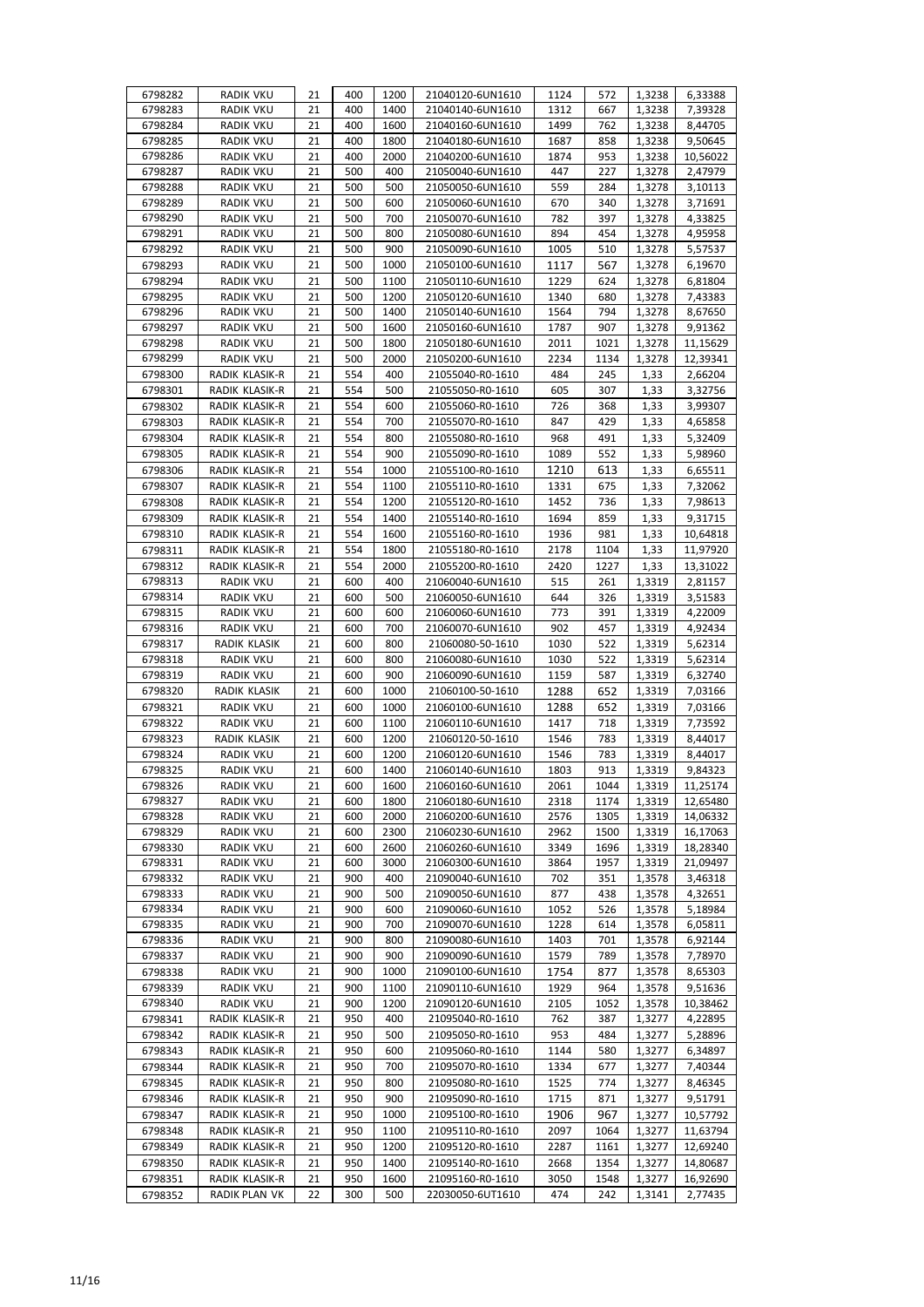| 6798353 | RADIK PLAN VK        | 22 | 300 | 600  | 22030060-6UT1610 | 569  | 291  | 1,3141 | 3,33040  |
|---------|----------------------|----|-----|------|------------------|------|------|--------|----------|
| 6798354 | RADIK VKU            | 22 | 300 | 800  | 22030080-6UN1610 | 773  | 392  | 1,3297 | 4,25656  |
| 6798355 | <b>RADIK PLAN VK</b> | 22 | 300 | 900  | 22030090-6UT1610 | 853  | 436  | 1,3141 | 4,99267  |
| 6798356 | RADIK VKU            | 22 | 300 | 900  | 22030090-6UN1610 | 869  | 441  | 1,3297 | 4,78519  |
| 6798357 | RADIK PLAN VK        | 22 | 300 | 1000 | 22030100-6UT1610 | 948  | 484  | 1,3141 | 5,54871  |
| 6798358 | <b>RADIK VKU</b>     | 22 | 300 | 1000 | 22030100-6UN1610 | 966  | 490  | 1,3297 | 5,31933  |
| 6798359 | RADIK PLAN VK        | 22 | 300 | 1100 | 22030110-6UT1610 | 1043 | 533  | 1,3141 | 6,10475  |
| 6798360 | RADIK VKU            | 22 | 300 | 1100 | 22030110-6UN1610 | 1063 | 539  | 1,3297 | 5,85346  |
| 6798361 | RADIK PLAN VK        | 22 | 300 | 1200 | 22030120-6UT1610 | 1138 | 582  | 1,3141 | 6,66079  |
| 6798362 | <b>RADIK VKU</b>     | 22 | 300 | 1200 | 22030120-6UN1610 | 1159 | 588  | 1,3297 | 6,38209  |
| 6798363 | RADIK PLAN VK        | 22 | 300 | 1400 | 22030140-6UT1610 | 1327 | 678  | 1,3141 | 7,76702  |
| 6798364 | <b>RADIK VKU</b>     | 22 | 300 | 1400 | 22030140-6UN1610 | 1352 | 685  | 1,3297 | 7,44486  |
| 6798365 | RADIK PLAN VK        | 22 | 300 | 1600 | 22030160-6UT1610 | 1517 | 775  | 1,3141 | 8,87910  |
| 6798366 | RADIK VKU            | 22 | 300 | 1600 | 22030160-6UN1610 | 1546 | 784  | 1,3297 | 8,51313  |
| 6798367 | RADIK PLAN VK        | 22 | 300 | 1800 | 22030180-6UT1610 | 1706 | 872  | 1,3141 | 9,98533  |
| 6798368 | <b>RADIK VKU</b>     | 22 | 300 | 1800 | 22030180-6UN1610 | 1739 | 882  | 1,3297 | 9,57589  |
| 6798369 | RADIK PLAN VK        | 22 | 300 | 2000 | 22030200-6UT1610 | 1896 | 969  | 1,3141 | 11,09742 |
| 6798370 | <b>RADIK VKU</b>     | 22 | 300 | 2000 | 22030200-6UN1610 | 1932 | 980  | 1,3297 | 10,63865 |
| 6798371 | RADIK PLAN VK        | 22 | 300 | 2300 | 22030230-6UT1610 | 2180 | 1114 | 1,3141 | 12,75969 |
| 6798372 | <b>RADIK VKU</b>     | 22 | 300 | 2300 | 22030230-6UN1610 | 2222 | 1127 | 1,3297 | 12,23555 |
| 6798373 | RADIK PLAN VK        | 22 | 300 | 2600 | 22030260-6UT1610 | 2465 | 1260 | 1,3141 | 14,42781 |
| 6798374 | RADIK VKU            | 22 | 300 | 2600 | 22030260-6UN1610 | 2512 | 1274 | 1,3297 | 13,83245 |
| 6798375 | RADIK PLAN VK        | 22 | 300 | 3000 | 22030300-6UT1610 | 2844 | 1453 | 1,3141 | 16,64612 |
| 6798376 | RADIK PLAN VK        | 22 | 400 | 600  | 22040060-6UT1610 | 712  | 363  | 1,3174 | 4,11393  |
| 6798377 | RADIK VKU            | 22 | 400 | 600  | 22040060-6UN1610 | 730  | 370  | 1,3316 | 3,99001  |
| 6798378 | RADIK PLAN VK        | 22 | 400 | 700  | 22040070-6UT1610 | 831  | 424  | 1,3174 | 4,80151  |
| 6798379 | RADIK VKU            | 22 | 400 | 700  | 22040070-6UN1610 | 851  | 431  | 1,3316 | 4,65137  |
| 6798380 | RADIK PLAN VK        | 22 | 400 | 800  | 22040080-6UT1610 | 950  | 485  | 1,3174 | 5,48909  |
| 6798381 | <b>RADIK VKU</b>     | 22 | 400 | 800  | 22040080-6UN1610 | 973  | 493  | 1,3316 | 5,31820  |
| 6798382 | RADIK PLAN VK        | 22 | 400 | 900  | 22040090-6UT1610 | 1068 | 545  | 1,3174 | 6,17090  |
| 6798383 | RADIK VKU            | 22 | 400 | 900  | 22040090-6UN1610 | 1094 | 554  | 1,3316 | 5,97955  |
| 6798384 | RADIK PLAN VK        | 22 | 400 | 1000 | 22040100-6UT1610 | 1187 | 606  | 1,3174 | 6,85848  |
| 6798385 | RADIK VKU            | 22 | 400 | 1000 | 22040100-6UN1610 | 1216 | 616  | 1,3316 | 6,64638  |
| 6798386 | RADIK PLAN VK        | 22 | 400 | 1100 | 22040110-6UT1610 | 1306 | 666  | 1,3174 | 7,54606  |
| 6798387 | RADIK VKU            | 22 | 400 | 1100 | 22040110-6UN1610 | 1338 | 678  | 1,3316 | 7,31320  |
| 6798388 | RADIK PLAN VK        | 22 | 400 | 1200 | 22040120-6UT1610 | 1424 | 727  | 1,3174 | 8,22786  |
| 6798389 | RADIK VKU            | 22 | 400 | 1200 | 22040120-6UN1610 | 1459 | 739  | 1,3316 | 7,97456  |
| 6798390 | RADIK PLAN VK        | 22 | 400 | 1400 | 22040140-6UT1610 | 1662 | 848  | 1,3174 | 9,60302  |
| 6798391 | <b>RADIK VKU</b>     | 22 | 400 | 1400 | 22040140-6UN1610 | 1702 | 862  | 1,3316 | 9,30274  |
| 6798392 | RADIK PLAN VK        | 22 | 400 | 1600 | 22040160-6UT1610 | 1899 | 969  | 1,3174 | 10,97241 |
| 6798393 | RADIK VKU            | 22 | 400 | 1600 | 22040160-6UN1610 | 1946 | 986  | 1,3316 | 10,63639 |
| 6798394 | RADIK PLAN VK        | 22 | 400 | 1800 | 22040180-6UT1610 | 2137 | 1090 | 1,3174 | 12,34757 |
| 6798395 | <b>RADIK VKU</b>     | 22 | 400 | 1800 | 22040180-6UN1610 | 2189 | 1109 | 1,3316 | 11,96458 |
| 6798396 | <b>RADIK VKU</b>     | 22 | 400 | 2000 | 22040200-6UN1610 | 2432 | 1232 | 1,3316 | 13,29276 |
| 6798397 | <b>RADIK VKU</b>     | 22 | 400 | 2300 | 22040230-6UN1610 | 2797 | 1417 | 1,3316 | 15,28777 |
| 6798398 | <b>RADIK VKU</b>     | 22 | 400 | 2600 | 22040260-6UN1610 | 3162 | 1602 | 1,3316 | 17,28277 |
| 6798399 | <b>RADIK VKU</b>     | 22 | 400 | 3000 | 22040300-6UN1610 | 3648 | 1848 | 1,3316 | 19,93914 |
| 6798400 | RADIK PLAN VK        | 22 | 500 | 400  | 22050040-6UT1610 | 566  | 288  | 1,3208 | 3,22713  |
| 6798401 | <b>RADIK VKU</b>     | 22 | 500 | 400  | 22050040-6UN1610 | 581  | 294  | 1,3334 | 3,15333  |
| 6798402 | RADIK PLAN VK        | 22 | 500 | 500  | 22050050-6UT1610 | 707  | 360  | 1,3208 | 4,03107  |
| 6798403 | <b>RADIK VKU</b>     | 22 | 500 | 500  | 22050050-6UN1610 | 726  | 367  | 1,3334 | 3,94031  |
| 6798404 | RADIK PLAN VK        | 22 | 500 | 600  | 22050060-6UT1610 | 848  | 432  | 1,3208 | 4,83500  |
| 6798405 | <b>RADIK VKU</b>     | 22 | 500 | 600  | 22050060-6UN1610 | 871  | 441  | 1,3334 | 4,72728  |
| 6798406 | RADIK PLAN VK        | 22 | 500 | 700  | 22050070-6UT1610 | 990  | 504  | 1,3208 | 5,64463  |
| 6798407 | <b>RADIK VKU</b>     | 22 | 500 | 700  | 22050070-6UN1610 | 1016 | 514  | 1,3334 | 5,51426  |
| 6798408 | RADIK PLAN VK        | 22 | 500 | 800  | 22050080-6UT1610 | 1131 | 576  | 1,3208 | 6,44856  |
| 6798409 | <b>RADIK VKU</b>     | 22 | 500 | 800  | 22050080-6UN1610 | 1162 | 588  | 1,3334 | 6,30666  |
| 6798410 | RADIK PLAN VK        | 22 | 500 | 900  | 22050090-6UT1610 | 1273 | 648  | 1,3208 | 7,25820  |
| 6798411 | RADIK VKU            | 22 | 500 | 900  | 22050090-6UN1610 | 1307 | 661  | 1,3334 | 7,09364  |
| 6798412 | RADIK PLAN VK        | 22 | 500 | 1000 | 22050100-6UT1610 | 1414 | 720  | 1,3208 | 8,06213  |
| 6798413 | <b>RADIK VKU</b>     | 22 | 500 | 1000 | 22050100-6UN1610 | 1452 | 735  | 1,3334 | 7,88061  |
| 6798414 | RADIK PLAN VK        | 22 | 500 | 1100 | 22050110-6UT1610 | 1555 | 792  | 1,3208 | 8,86606  |
| 6798415 | RADIK VKU            | 22 | 500 | 1100 | 22050110-6UN1610 | 1597 | 808  | 1,3334 | 8,66759  |
| 6798416 | RADIK PLAN VK        | 22 | 500 | 1200 | 22050120-6UT1610 | 1697 | 864  | 1,3208 | 9,67570  |
| 6798417 | <b>RADIK VKU</b>     | 22 | 500 | 1200 | 22050120-6UN1610 | 1742 | 882  | 1,3334 | 9,45456  |
| 6798418 | RADIK PLAN VK        | 22 | 500 | 1400 | 22050140-6UT1610 | 1980 | 1008 | 1,3208 | 11,28926 |
| 6798419 | <b>RADIK VKU</b>     | 22 | 500 | 1400 | 22050140-6UN1610 | 2033 | 1029 | 1,3334 | 11,03394 |
| 6798420 | RADIK PLAN VK        | 22 | 500 | 1600 | 22050160-6UT1610 | 2262 | 1152 | 1,3208 | 12,89713 |
| 6798421 | <b>RADIK VKU</b>     | 22 | 500 | 1600 | 22050160-6UN1610 | 2323 | 1176 | 1,3334 | 12,60790 |
| 6798422 | RADIK PLAN VK        | 22 | 500 | 1800 | 22050180-6UT1610 | 2545 | 1296 | 1,3208 | 14,51069 |
| 6798423 | RADIK VKU            | 22 | 500 | 1800 | 22050180-6UN1610 | 2614 | 1323 | 1,3334 | 14,18727 |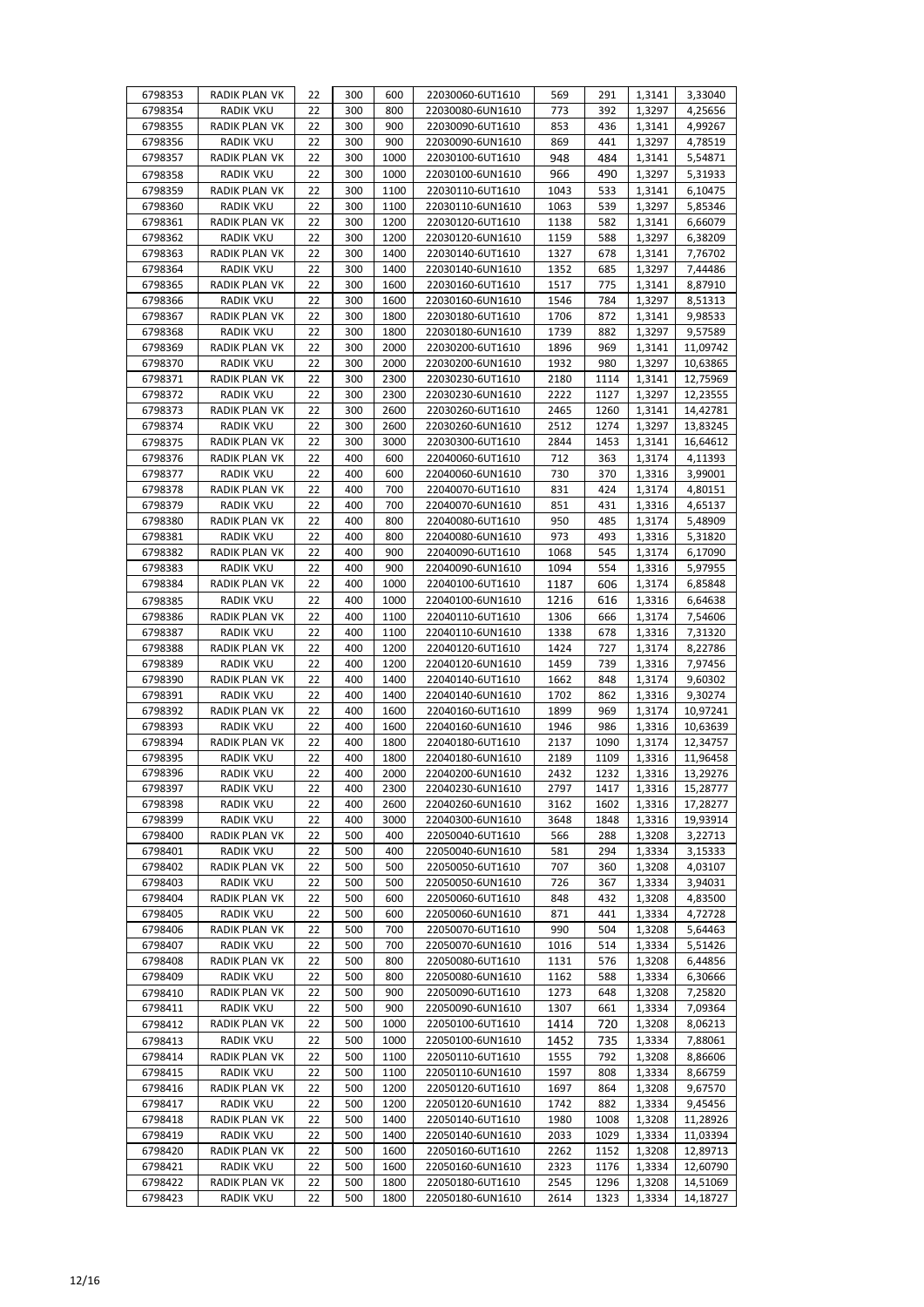| 6798424            | RADIK PLAN VK                 | 22       | 500        | 2000       | 22050200-6UT1610                     | 2828         | 1440       | 1,3208           | 16,12426           |
|--------------------|-------------------------------|----------|------------|------------|--------------------------------------|--------------|------------|------------------|--------------------|
| 6798425            | <b>RADIK VKU</b>              | 22       | 500        | 2000       | 22050200-6UN1610                     | 2904         | 1470       | 1,3334           | 15,76123           |
| 6798426            | RADIK VKU                     | 22       | 500        | 2300       | 22050230-6UN1610                     | 3340         | 1690       | 1,3334           | 18,12758           |
| 6798427            | RADIK VKU                     | 22       | 500        | 2600       | 22050260-6UN1610                     | 3775         | 1910       | 1,3334           | 20,48851           |
| 6798428            | <b>RADIK VKU</b>              | 22       | 500        | 3000       | 22050300-6UN1610                     | 4356         | 2204       | 1,3334           | 23,64184           |
| 6798429            | RADIK KLASIK-R                | 22       | 554        | 400        | 22055040-R0-1610                     | 630          | 319        | 1,3344           | 3,40592            |
| 6798430            | RADIK KLASIK-R                | 22       | 554        | 500        | 22055050-R0-1610                     | 788          | 399        | 1,3344           | 4,26011            |
| 6798431            | RADIK KLASIK-R                | 22       | 554        | 600        | 22055060-R0-1610                     | 946          | 478        | 1,3344           | 5,11429            |
| 6798432            | RADIK KLASIK-R                | 22       | 554        | 700        | 22055070-R0-1610                     | 1103         | 558        | 1,3344           | 5,96307            |
| 6798433            | RADIK KLASIK-R                | 22       | 554        | 800        | 22055080-R0-1610                     | 1261         | 638        | 1,3344           | 6,81725            |
| 6798434            | RADIK KLASIK-R                | 22       | 554        | 900        | 22055090-R0-1610                     | 1418         | 717        | 1,3344           | 7,66603            |
| 6798435            | RADIK KLASIK-R                | 22       | 554        | 1000       | 22055100-R0-1610                     | 1576         | 797        | 1,3344           | 8,52022            |
| 6798436            | RADIK KLASIK-R                | 22       | 554        | 1100       | 22055110-R0-1610                     | 1734         | 877        | 1,3344           | 9,37440            |
| 6798437            | RADIK KLASIK-R                | 22       | 554        | 1200       | 22055120-R0-1610                     | 1891         | 956        | 1,3344           | 10,22318           |
| 6798438            | RADIK KLASIK-R                | 22       | 554        | 1400       | 22055140-R0-1610                     | 2206         | 1116       | 1,3344           | 11,92614           |
| 6798439            | RADIK KLASIK-R                | 22       | 554        | 1600       | 22055160-R0-1610                     | 2522         | 1276       | 1,3344           | 13,63451           |
| 6798440            | RADIK KLASIK-R                | 22       | 554        | 1800       | 22055180-R0-1610                     | 2837         | 1435       | 1,3344           | 15,33747           |
| 6798441            | RADIK KLASIK-R                | 22       | 554        | 2000       | 22055200-R0-1610                     | 3152         | 1594       | 1,3344           | 17,04043           |
| 6798442            | RADIK PLAN VK                 | 22       | 600        | 400        | 22060040-6UT1610                     | 652          | 332        | 1,3241           | 3,66979            |
| 6798443            | <b>RADIK VKU</b>              | 22       | 600        | 400        | 22060040-6UN1610                     | 672          | 340        | 1,3353           | 3,62022            |
| 6798444            | RADIK PLAN VK                 | 22       | 600        | 500        | 22060050-6UT1610                     | 816          | 415        | 1,3241           | 4,59287            |
| 6798445            | RADIK VKU                     | 22       | 600        | 500        | 22060050-6UN1610                     | 840          | 425        | 1,3353           | 4,52527            |
| 6798446            | RADIK KLASIK                  | 22       | 600        | 600        | 22060060-50-1610                     | 1007         | 509        | 1,3353           | 5,42494            |
| 6798447            | RADIK PLAN VK                 | 22       | 600        | 600        | 22060060-6UT1610                     | 979          | 498        | 1,3241           | 5,51032            |
| 6798448            | <b>RADIK VKU</b>              | 22       | 600        | 600        | 22060060-6UN1610                     | 1007         | 509        | 1,3353           | 5,42494            |
| 6798449            | <b>RADIK VKM8</b>             | 22       | 600        | 600        | 22060060-S0N1610                     | 1008         | 508        | 1,3397           | 5,33765            |
| 6798450            | RADIK PLAN VK                 | 22       | 600        | 700        | 22060070-6UT1610                     | 1142         | 581        | 1,3241           | 6,42776            |
| 6798451            | <b>RADIK VKU</b>              | 22<br>22 | 600        | 700<br>800 | 22060070-6UN1610                     | 1175         | 594<br>679 | 1,3353           | 6,32999            |
| 6798452<br>6798453 | RADIK KLASIK<br>RADIK PLAN VK | 22       | 600<br>600 | 800        | 22060080-50-1610<br>22060080-6UT1610 | 1343<br>1305 |            | 1,3353<br>1,3241 | 7,23505<br>7,34521 |
| 6798454            | RADIK VKU                     | 22       | 600        | 800        | 22060080-6UN1610                     | 1343         | 664<br>679 |                  |                    |
| 6798455            | RADIK VKM8                    | 22       | 600        | 800        | 22060080-S0N1610                     | 1344         | 678        | 1,3353<br>1,3397 | 7,23505<br>7,11687 |
| 6798456            | RADIK PLAN VK                 | 22       | 600        | 900        | 22060090-6UT1610                     | 1468         | 746        | 1,3241           | 8,26266            |
| 6798457            | RADIK VKU                     | 22       | 600        | 900        | 22060090-6UN1610                     | 1511         | 764        | 1,3353           | 8,14010            |
| 6798458            | RADIK KLASIK                  | 22       | 600        | 1000       | 22060100-50-1610                     | 1679         | 849        | 1,3353           | 9,04516            |
| 6798459            | RADIK PLAN VK                 | 22       | 600        | 1000       | 22060100-6UT1610                     | 1631         | 829        | 1,3241           | 9,18011            |
| 6798460            | RADIK VKU                     | 22       | 600        | 1000       | 22060100-6UN1610                     | 1679         | 849        | 1,3353           | 9,04516            |
| 6798461            | RADIK VKM8                    | 22       | 600        | 1000       | 22060100-S0N1610                     | 1680         | 847        | 1,3397           | 8,89609            |
| 6798462            | RADIK PLAN VK                 | 22       | 600        | 1100       | 22060110-6UT1610                     | 1794         | 912        | 1,3241           | 10,09756           |
| 6798463            | RADIK VKU                     | 22       | 600        | 1100       | 22060110-6UN1610                     | 1847         | 934        | 1,3353           | 9,95021            |
| 6798464            | RADIK KLASIK                  | 22       | 600        | 1200       | 22060120-50-1610                     | 2015         | 1019       | 1,3353           | 10,85526           |
| 6798465            | RADIK PLAN VK                 | 22       | 600        | 1200       | 22060120-6UT1610                     | 1957         | 995        | 1,3241           | 11,01500           |
| 6798466            | <b>RADIK VKU</b>              | 22       | 600        | 1200       | 22060120-6UN1610                     | 2015         | 1019       | 1,3353           | 10,85526           |
| 6798467            | RADIK VKM8                    | 22       | 600        | 1200       | 22060120-S0N1610                     | 2016         | 1017       | 1,3397           | 10,67531           |
| 6798468            | RADIK KLASIK                  | 22       | 600        | 1400       | 22060140-50-1610                     | 2351         | 1189       | 1,3353           | 12,66537           |
| 6798469            | RADIK PLAN VK                 | 22       | 600        | 1400       | 22060140-6UT1610                     | 2283         | 1161       | 1,3241           | 12,84990           |
| 6798470            | RADIK VKU                     | 22       | 600        | 1400       | 22060140-6UN1610                     | 2351         | 1189       | 1,3353           | 12,66537           |
| 6798471            | RADIK VKM8                    | 22       | 600        | 1400       | 22060140-S0N1610                     | 2352         | 1186       | 1,3397           | 12,45453           |
| 6798472            | RADIK PLAN VK                 | 22       | 600        | 1600       | 22060160-6UT1610                     | 2610         | 1327       | 1,3241           | 14,69042           |
| 6798473            | RADIK VKU                     | 22       | 600        | 1600       | 22060160-6UN1610                     | 2686         | 1358       | 1,3353           | 14,47009           |
| 6798474            | RADIK PLAN VK                 | 22       | 600        | 1800       | 22060180-6UT1610                     | 2936         | 1493       | 1,3241           | 16,52532           |
| 6798475            | RADIK VKU                     | 22       | 600        | 1800       | 22060180-6UN1610                     | 3022         | 1528       | 1,3353           | 16,28020           |
| 6798476            | RADIK PLAN VK                 | 22       | 600        | 2000       | 22060200-6UT1610                     | 3262         | 1659       | 1,3241           | 18,36022           |
| 6798477            | <b>RADIK VKU</b>              | 22       | 600        | 2000       | 22060200-6UN1610                     | 3358         | 1698       | 1,3353           | 18,09031           |
| 6798478            | RADIK VKU                     | 22       | 600        | 2300       | 22060230-6UN1610                     | 3862         | 1952       | 1,3353           | 20,80547           |
| 6798479            | <b>RADIK VKU</b>              | 22       | 600        | 2600       | 22060260-6UN1610                     | 4365         | 2207       | 1,3353           | 23,51525           |
| 6798480            | RADIK VKU                     | 22       | 600        | 3000       | 22060300-6UN1610                     | 5037         | 2546       | 1,3353           | 27,13547           |
| 6798481            | RADIK PLAN VK                 | 22       | 900        | 400        | 22090040-6UT1610                     | 897          | 454        | 1,3314           | 4,90664            |
| 6798482            | RADIK VKU                     | 22       | 900        | 400        | 22090040-6UN1610                     | 925          | 462        | 1,3574           | 4,57046            |
| 6798483            | RADIK PLAN VK                 | 22       | 900        | 500        | 22090050-6UT1610                     | 1122         | 568        | 1,3314           | 6,13740            |
| 6798484            | RADIK VKU                     | 22       | 900        | 500        | 22090050-6UN1610                     | 1157         | 578        | 1,3574           | 5,71678            |
| 6798485            | RADIK PLAN VK                 | 22       | 900        | 600        | 22090060-6UT1610                     | 1346         | 682        | 1,3314           | 7,36269            |
| 6798486            | RADIK VKU                     | 22       | 900        | 600        | 22090060-6UN1610                     | 1388         | 694        | 1,3574           | 6,85816            |
| 6798487            | RADIK PLAN VK                 | 22       | 900        | 700        | 22090070-6UT1610                     | 1570         | 795        | 1,3314           | 8,58798            |
| 6798488<br>6798489 | RADIK VKU<br>RADIK PLAN VK    | 22<br>22 | 900<br>900 | 700<br>800 | 22090070-6UN1610<br>22090080-6UT1610 | 1619<br>1794 | 809<br>909 | 1,3574<br>1,3314 | 7,99954<br>9,81327 |
| 6798490            | RADIK VKU                     | 22       | 900        | 800        | 22090080-6UN1610                     | 1850         | 925        | 1,3574           | 9,14092            |
| 6798491            | RADIK PLAN VK                 | 22       | 900        | 900        | 22090090-6UT1610                     | 2019         | 1023       | 1,3314           | 11,04403           |
| 6798492            | <b>RADIK VKU</b>              | 22       | 900        | 900        | 22090090-6UN1610                     | 2082         | 1041       | 1,3574           | 10,28724           |
| 6798493            | RADIK PLAN VK                 | 22       | 900        | 1000       | 22090100-6UT1610                     | 2243         | 1136       | 1,3314           | 12,26932           |
|                    |                               |          |            |            |                                      |              |            |                  |                    |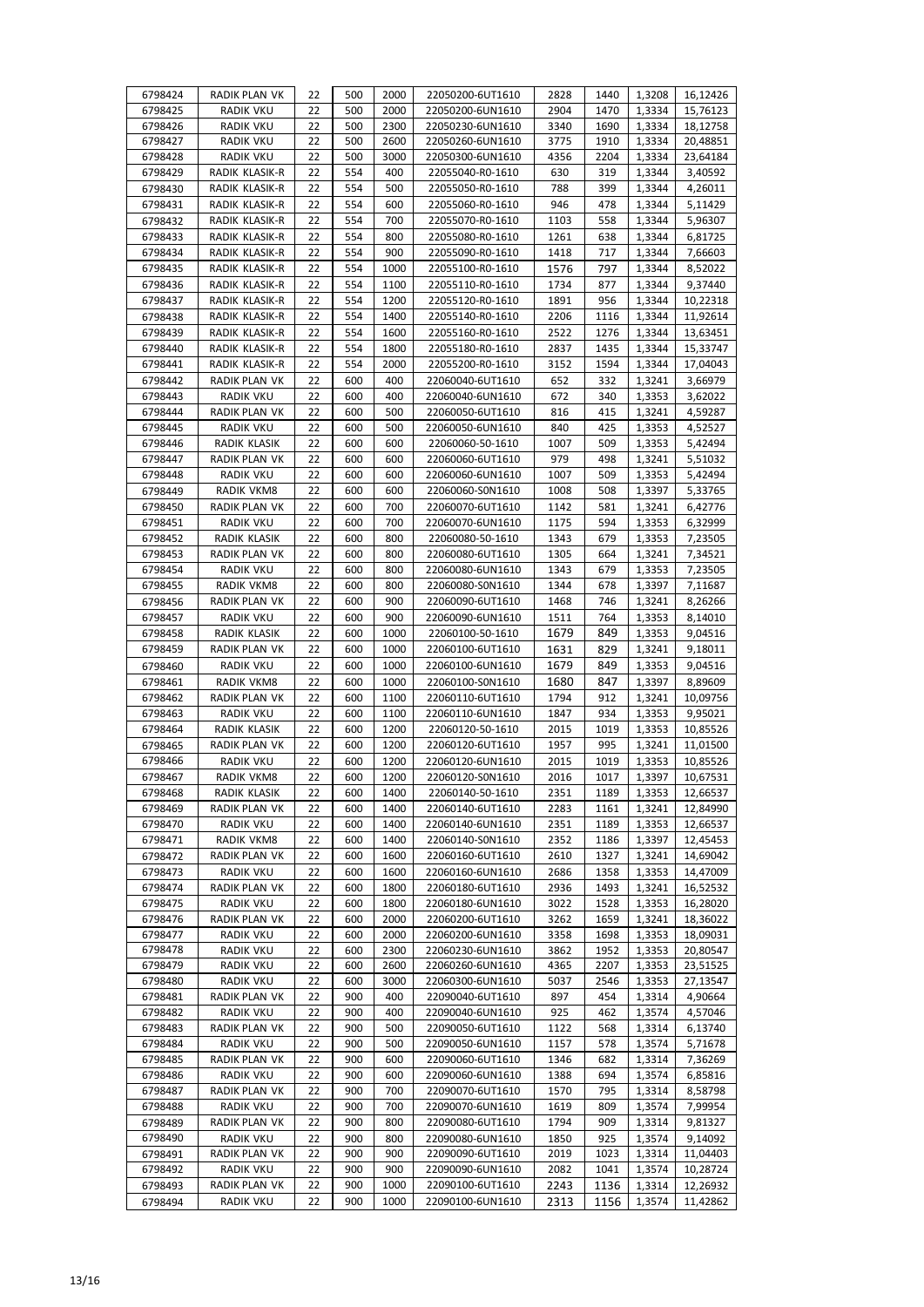| 6798495 | RADIK PLAN VK    | 22 | 900 | 1100 | 22090110-6UT1610 | 2467 | 1250 | 1,3314 | 13,49461 |
|---------|------------------|----|-----|------|------------------|------|------|--------|----------|
| 6798496 | <b>RADIK VKU</b> | 22 | 900 | 1100 | 22090110-6UN1610 | 2544 | 1272 | 1,3574 | 12,57000 |
| 6798497 | RADIK PLAN VK    | 22 | 900 | 1200 | 22090120-6UT1610 | 2692 | 1364 | 1,3314 | 14,72538 |
| 6798498 | <b>RADIK VKU</b> | 22 | 900 | 1200 | 22090120-6UN1610 | 2776 | 1388 | 1,3574 | 13,71632 |
| 6798499 | RADIK PLAN VK    | 22 | 900 | 1400 | 22090140-6UT1610 | 3140 | 1591 | 1,3314 | 17,17596 |
| 6798500 | RADIK VKU        | 22 | 900 | 1400 | 22090140-6UN1610 | 3238 | 1619 | 1,3574 | 15,99908 |
| 6798501 | RADIK VKU        | 22 | 900 | 1600 | 22090160-6UN1610 | 3701 | 1850 | 1,3574 | 18,28678 |
| 6798502 | RADIK KLASIK-R   | 22 | 950 | 400  | 22095040-R0-1610 | 962  | 486  | 1,3356 | 5,17643  |
| 6798503 | RADIK KLASIK-R   | 22 | 950 | 500  | 22095050-R0-1610 | 1203 | 608  | 1,3356 | 6,47323  |
| 6798504 | RADIK KLASIK-R   | 22 | 950 | 600  | 22095060-R0-1610 | 1444 | 730  | 1,3356 | 7,77003  |
| 6798505 | RADIK KLASIK-R   | 22 | 950 | 700  | 22095070-R0-1610 | 1684 | 851  | 1,3356 | 9,06145  |
|         | RADIK KLASIK-R   | 22 | 950 | 800  | 22095080-R0-1610 |      | 973  | 1,3356 |          |
| 6798506 |                  |    |     |      |                  | 1925 |      |        | 10,35825 |
| 6798507 | RADIK KLASIK-R   | 22 | 950 | 900  | 22095090-R0-1610 | 2165 | 1095 | 1,3356 | 11,64967 |
| 6798508 | RADIK KLASIK-R   | 22 | 950 | 1000 | 22095100-R0-1610 | 2406 | 1216 | 1,3356 | 12,94647 |
| 6798509 | RADIK KLASIK-R   | 22 | 950 | 1100 | 22095110-R0-1610 | 2647 | 1338 | 1,3356 | 14,24327 |
| 6798510 | RADIK KLASIK-R   | 22 | 950 | 1200 | 22095120-R0-1610 | 2887 | 1459 | 1,3356 | 15,53468 |
| 6798511 | RADIK KLASIK-R   | 22 | 950 | 1400 | 22095140-R0-1610 | 3368 | 1703 | 1,3356 | 18,12290 |
| 6798512 | RADIK KLASIK-R   | 22 | 950 | 1600 | 22095160-R0-1610 | 3850 | 1946 | 1,3356 | 20,71650 |
| 6798513 | <b>RADIK VKU</b> | 33 | 300 | 400  | 33030040-6UN1610 | 552  | 284  | 1,2977 | 3,44497  |
| 6798514 | <b>RADIK VKU</b> | 33 | 300 | 500  | 33030050-6UN1610 | 690  | 356  | 1,2977 | 4,30622  |
| 6798515 | <b>RADIK VKU</b> | 33 | 300 | 600  | 33030060-6UN1610 | 827  | 426  | 1,2977 | 5,16122  |
| 6798516 | <b>RADIK VKU</b> | 33 | 300 | 700  | 33030070-6UN1610 | 965  | 497  | 1,2977 | 6,02246  |
| 6798517 | <b>RADIK VKU</b> | 33 | 300 | 800  | 33030080-6UN1610 | 1103 | 568  | 1,2977 | 6,88370  |
| 6798518 | RADIK PLAN VK    | 33 | 300 | 900  | 33030090-6UT1610 | 1203 | 610  | 1,3284 | 6,65815  |
| 6798519 | <b>RADIK VKU</b> | 33 | 300 | 900  | 33030090-6UN1610 | 1241 | 640  | 1,2977 | 7,74495  |
| 6798520 | RADIK PLAN VK    | 33 | 300 | 1000 | 33030100-6UT1610 | 1337 | 678  | 1,3284 | 7,39979  |
| 6798521 | <b>RADIK VKU</b> | 33 | 300 | 1000 | 33030100-6UN1610 | 1379 | 711  | 1,2977 | 8,60619  |
| 6798522 | RADIK PLAN VK    | 33 | 300 | 1100 | 33030110-6UT1610 | 1471 | 746  | 1,3284 | 8,14143  |
|         |                  | 33 | 300 | 1100 |                  | 1517 | 782  | 1,2977 |          |
| 6798523 | <b>RADIK VKU</b> |    |     |      | 33030110-6UN1610 |      |      |        | 9,46743  |
| 6798524 | RADIK PLAN VK    | 33 | 300 | 1200 | 33030120-6UT1610 | 1604 | 814  | 1,3284 | 8,87754  |
| 6798525 | <b>RADIK VKU</b> | 33 | 300 | 1200 | 33030120-6UN1610 | 1655 | 853  | 1,2977 | 10,32868 |
| 6798526 | RADIK PLAN VK    | 33 | 300 | 1400 | 33030140-6UT1610 | 1872 | 950  | 1,3284 | 10,36082 |
| 6798527 | <b>RADIK VKU</b> | 33 | 300 | 1400 | 33030140-6UN1610 | 1931 | 995  | 1,2977 | 12,05116 |
| 6798528 | RADIK PLAN VK    | 33 | 300 | 1600 | 33030160-6UT1610 | 2139 | 1085 | 1,3284 | 11,83856 |
| 6798529 | <b>RADIK VKU</b> | 33 | 300 | 1600 | 33030160-6UN1610 | 2206 | 1137 | 1,2977 | 13,76741 |
| 6798530 | RADIK PLAN VK    | 33 | 300 | 1800 | 33030180-6UT1610 | 2407 | 1221 | 1,3284 | 13,32184 |
| 6798531 | <b>RADIK VKU</b> | 33 | 300 | 1800 | 33030180-6UN1610 | 2482 | 1279 | 1,2977 | 15,48989 |
| 6798532 | RADIK PLAN VK    | 33 | 300 | 2000 | 33030200-6UT1610 | 2674 | 1357 | 1,3284 | 14,79959 |
| 6798533 | RADIK VKU        | 33 | 300 | 2000 | 33030200-6UN1610 | 2758 | 1421 | 1,2977 | 17,21238 |
| 6798534 | RADIK PLAN VK    | 33 | 300 | 2300 | 33030230-6UT1610 | 3075 | 1560 | 1,3284 | 17,01897 |
| 6798535 | RADIK VKU        | 33 | 300 | 2300 | 33030230-6UN1610 | 3172 | 1635 | 1,2977 | 19,79611 |
| 6798536 | RADIK PLAN VK    | 33 | 300 | 2600 | 33030260-6UT1610 | 3476 | 1764 | 1,3284 | 19,23836 |
| 6798537 | <b>RADIK VKU</b> | 33 | 300 | 2600 | 33030260-6UN1610 | 3585 | 1848 | 1,2977 | 22,37360 |
| 6798538 | RADIK PLAN VK    | 33 | 300 | 3000 | 33030300-6UT1610 | 4011 | 2035 | 1,3284 | 22,19938 |
| 6798539 | RADIK VKU        | 33 | 300 | 3000 | 33030300-6UN1610 | 4137 | 2132 | 1,2977 | 25,81857 |
| 6798540 | <b>RADIK VKU</b> | 33 | 400 | 600  | 33040060-6UN1610 | 1043 | 533  | 1,3129 | 6,13347  |
| 6798541 | <b>RADIK VKU</b> | 33 | 400 | 700  | 33040070-6UN1610 | 1217 | 622  | 1,3129 | 7,15670  |
| 6798542 | RADIK VKU        | 33 | 400 | 800  | 33040080-6UN1610 | 1390 | 711  | 1,3129 | 8,17405  |
| 6798543 | RADIK VKU        | 33 | 400 | 900  | 33040090-6UN1610 | 1564 | 800  | 1,3129 | 9,19727  |
| 6798544 | RADIK VKU        | 33 | 400 | 1000 | 33040100-6UN1610 | 1738 | 889  | 1,3129 | 10,22050 |
| 6798545 | <b>RADIK VKU</b> | 33 | 400 | 1100 | 33040110-6UN1610 | 1912 | 978  | 1,3129 | 11,24372 |
| 6798546 | <b>RADIK VKU</b> | 33 | 400 | 1200 | 33040120-6UN1610 | 2086 | 1067 | 1,3129 | 12,26695 |
| 6798547 | <b>RADIK VKU</b> | 33 | 400 | 1400 | 33040140-6UN1610 | 2433 | 1244 | 1,3129 | 14,30752 |
| 6798548 | <b>RADIK VKU</b> | 33 | 400 | 1600 | 33040160-6UN1610 | 2781 | 1422 | 1,3129 | 16,35397 |
| 6798549 | <b>RADIK VKU</b> | 33 | 400 | 1800 | 33040180-6UN1610 | 3128 | 1600 | 1,3129 | 18,39454 |
| 6798550 | <b>RADIK VKU</b> | 33 | 400 | 2000 | 33040200-6UN1610 | 3476 | 1778 | 1,3129 | 20,44100 |
| 6798551 | RADIK VKU        | 33 | 400 | 2300 | 33040230-6UN1610 | 3997 | 2044 | 1,3129 | 23,50479 |
| 6798552 | RADIK VKU        | 33 | 400 | 2600 | 33040260-6UN1610 | 4519 | 2311 | 1,3129 | 26,57447 |
| 6798553 | <b>RADIK VKU</b> | 33 | 400 | 3000 | 33040300-6UN1610 | 5214 | 2666 | 1,3129 | 30,66149 |
|         |                  |    |     | 400  |                  |      |      |        |          |
| 6798554 | RADIK PLAN VK    | 33 | 500 |      | 33050040-6UT1610 | 809  | 412  | 1,3219 | 4,59283  |
| 6798555 | <b>RADIK VKU</b> | 33 | 500 | 400  | 33050040-6UN1610 | 832  | 422  | 1,3282 | 4,60841  |
| 6798556 | RADIK PLAN VK    | 33 | 500 | 500  | 33050050-6UT1610 | 1011 | 515  | 1,3219 | 5,73961  |
| 6798557 | <b>RADIK VKU</b> | 33 | 500 | 500  | 33050050-6UN1610 | 1040 | 528  | 1,3282 | 5,76052  |
| 6798558 | RADIK PLAN VK    | 33 | 500 | 600  | 33050060-6UT1610 | 1213 | 617  | 1,3219 | 6,88640  |
| 6798559 | RADIK VKU        | 33 | 500 | 600  | 33050060-6UN1610 | 1247 | 633  | 1,3282 | 6,90708  |
| 6798560 | RADIK PLAN VK    | 33 | 500 | 700  | 33050070-6UT1610 | 1415 | 720  | 1,3219 | 8,03319  |
| 6798561 | RADIK VKU        | 33 | 500 | 700  | 33050070-6UN1610 | 1455 | 738  | 1,3282 | 8,05918  |
| 6798562 | RADIK PLAN VK    | 33 | 500 | 800  | 33050080-6UT1610 | 1618 | 824  | 1,3219 | 9,18565  |
| 6798563 | <b>RADIK VKU</b> | 33 | 500 | 800  | 33050080-6UN1610 | 1663 | 844  | 1,3282 | 9,21129  |
| 6798564 | RADIK PLAN VK    | 33 | 500 | 900  | 33050090-6UT1610 | 1820 | 926  | 1,3219 | 10,33244 |
| 6798565 | <b>RADIK VKU</b> | 33 | 500 | 900  | 33050090-6UN1610 | 1871 | 949  | 1,3282 | 10,36339 |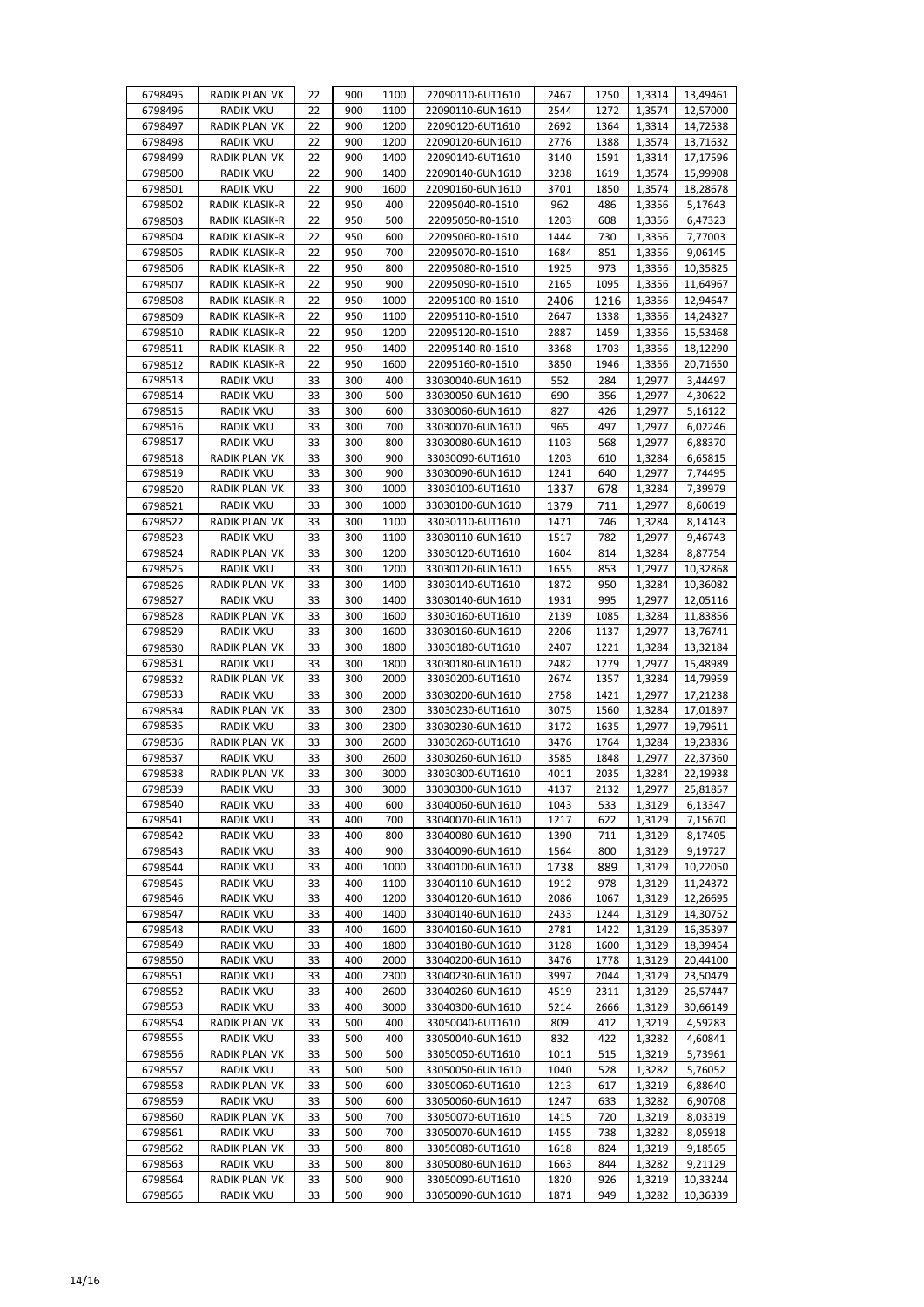| 6798566            | RADIK PLAN VK                     | 33       | 500        | 1000         | 33050100-6UT1610                     | 2022         | 1029         | 1,3219           | 11,47923             |
|--------------------|-----------------------------------|----------|------------|--------------|--------------------------------------|--------------|--------------|------------------|----------------------|
| 6798567            | <b>RADIK VKU</b>                  | 33       | 500        | 1000         | 33050100-6UN1610                     | 2079         | 1055         | 1,3282           | 11,51549             |
| 6798568            | <b>RADIK PLAN VK</b>              | 33       | 500        | 1100         | 33050110-6UT1610                     | 2224         | 1132         | 1,3219           | 12,62602             |
| 6798569            | RADIK VKU                         | 33       | 500        | 1100         | 33050110-6UN1610                     | 2287         | 1160         | 1,3282           | 12,66760             |
| 6798570            | RADIK PLAN VK                     | 33       | 500        | 1200         | 33050120-6UT1610                     | 2426         | 1235         | 1,3219           | 13,77280             |
| 6798571            | <b>RADIK VKU</b>                  | 33       | 500        | 1200         | 33050120-6UN1610                     | 2495         | 1266         | 1,3282           | 13,81970             |
| 6798572            | RADIK PLAN VK                     | 33       | 500        | 1400         | 33050140-6UT1610                     | 2831         | 1441         | 1,3219           | 16,07206             |
| 6798573            | <b>RADIK VKU</b>                  | 33       | 500        | 1400         | 33050140-6UN1610                     | 2911         | 1477         | 1,3282           | 16,12391             |
| 6798574            | RADIK PLAN VK                     | 33       | 500        | 1600         | 33050160-6UT1610                     | 3235         | 1647         | 1,3219           | 18,36563             |
| 6798575            | RADIK VKU                         | 33       | 500        | 1600         | 33050160-6UN1610                     | 3326         | 1688         | 1,3282           | 18,42257             |
| 6798576            | RADIK PLAN VK                     | 33       | 500        | 1800         | 33050180-6UT1610                     | 3640         | 1853         | 1,3219           | 20,66488             |
| 6798577            | <b>RADIK VKU</b>                  | 33       | 500        | 1800         | 33050180-6UN1610                     | 3742         | 1899         | 1,3282           | 20,72678             |
| 6798578            | RADIK PLAN VK                     | 33       | 500        | 2000         | 33050200-6UT1610                     | 4044         | 2058         | 1,3219           | 22,95846             |
| 6798579            | <b>RADIK VKU</b>                  | 33       | 500        | 2000         | 33050200-6UN1610                     | 4158         | 2110         | 1,3282           | 23,03099             |
| 6798580            | RADIK KLASIK-R                    | 33       | 554        | 400          | 33055040-R0-1610                     | 903          | 456          | 1,3364           | 4,84378              |
| 6798581            | RADIK KLASIK-R                    | 33       | 554        | 500          | 33055050-R0-1610                     | 1129         | 570          | 1,3364           | 6,05606              |
| 6798582            | RADIK KLASIK-R                    | 33       | 554        | 600          | 33055060-R0-1610                     | 1354         | 684          | 1,3364           | 7,26299              |
| 6798583            | RADIK KLASIK-R                    | 33       | 554        | 700          | 33055070-R0-1610                     | 1580         | 798          | 1,3364           | 8,47527              |
| 6798584            | RADIK KLASIK-R<br>RADIK KLASIK-R  | 33       | 554        | 800          | 33055080-R0-1610                     | 1806         | 913          | 1,3364           | 9,68756              |
| 6798585            |                                   | 33       | 554        | 900          | 33055090-R0-1610                     | 2031         | 1026         | 1,3364           | 10,89448             |
| 6798586            | RADIK KLASIK-R                    | 33       | 554        | 1000         | 33055100-R0-1610                     | 2257         | 1140         | 1,3364           | 12,10676             |
| 6798587            | RADIK KLASIK-R                    | 33<br>33 | 554<br>554 | 1100<br>1200 | 33055110-R0-1610                     | 2483<br>2708 | 1255         | 1,3364           | 13,31905<br>14,52597 |
| 6798588            | RADIK KLASIK-R<br>RADIK KLASIK-R  | 33       | 554        | 1400         | 33055120-R0-1610<br>33055140-R0-1610 | 3160         | 1368<br>1597 | 1,3364<br>1,3364 | 16,95054             |
| 6798589            |                                   |          |            |              |                                      |              |              |                  |                      |
| 6798590<br>6798591 | RADIK KLASIK-R<br>RADIK PLAN VK   | 33<br>33 | 554<br>600 | 1600<br>400  | 33055160-R0-1610<br>33060040-6UT1610 | 3611<br>936  | 1825<br>477  | 1,3364           | 19,36975<br>5,38077  |
| 6798592            | <b>RADIK VKU</b>                  | 33       | 600        | 400          |                                      | 962          | 484          | 1,3187           |                      |
| 6798593            | RADIK PLAN VK                     | 33       | 600        | 500          | 33060040-6UN1610<br>33060050-6UT1610 | 1171         | 597          | 1,3434<br>1,3187 | 5,02087<br>6,73171   |
| 6798594            | RADIK VKU                         | 33       | 600        | 500          | 33060050-6UN1610                     | 1203         | 606          | 1,3434           | 6,27869              |
| 6798595            | RADIK PLAN VK                     | 33       | 600        | 600          | 33060060-6UT1610                     | 1405         | 716          | 1,3187           | 8,07690              |
| 6798596            | RADIK VKU                         | 33       | 600        | 600          | 33060060-6UN1610                     | 1444         | 727          | 1,3434           | 7,53652              |
| 6798597            | RADIK PLAN VK                     | 33       | 600        | 700          | 33060070-6UT1610                     | 1639         | 836          | 1,3187           | 9,42209              |
| 6798598            | <b>RADIK VKU</b>                  | 33       | 600        | 700          | 33060070-6UN1610                     | 1684         | 848          | 1,3434           | 8,78913              |
| 6798599            | RADIK PLAN VK                     | 33       | 600        | 800          | 33060080-6UT1610                     | 1873         | 955          | 1,3187           | 10,76728             |
| 6798600            | <b>RADIK VKU</b>                  | 33       | 600        | 800          | 33060080-6UN1610                     | 1925         | 969          | 1,3434           | 10,04695             |
| 6798601            | RADIK PLAN VK                     | 33       | 600        | 900          | 33060090-6UT1610                     | 2107         | 1074         | 1,3187           | 12,11247             |
| 6798602            | RADIK VKU                         | 33       | 600        | 900          | 33060090-6UN1610                     | 2165         | 1090         | 1,3434           | 11,29956             |
| 6798603            | RADIK PLAN VK                     | 33       | 600        | 1000         | 33060100-6UT1610                     | 2341         | 1194         | 1,3187           | 13,45766             |
| 6798604            | <b>RADIK VKU</b>                  | 33       | 600        | 1000         | 33060100-6UN1610                     | 2406         | 1211         | 1,3434           | 12,55739             |
| 6798605            | RADIK PLAN VK                     | 33       | 600        | 1100         | 33060110-6UT1610                     | 2575         | 1313         | 1,3187           | 14,80286             |
| 6798606            | RADIK VKU                         | 33       | 600        | 1100         | 33060110-6UN1610                     | 2647         | 1333         | 1,3434           | 13,81521             |
| 6798607            | RADIK PLAN VK                     | 33       | 600        | 1200         | 33060120-6UT1610                     | 2809         | 1432         | 1,3187           | 16,14805             |
| 6798608            | <b>RADIK VKU</b>                  | 33       | 600        | 1200         | 33060120-6UN1610                     | 2887         | 1454         | 1,3434           | 15,06782             |
| 6798609            | RADIK PLAN VK                     | 33       | 600        | 1400         | 33060140-6UT1610                     | 3277         | 1671         | 1,3187           | 18,83843             |
| 6798610            | <b>RADIK VKU</b>                  | 33       | 600        | 1400         | 33060140-6UN1610                     | 3368         | 1696         | 1,3434           | 17,57826             |
| 6798611            | RADIK PLAN VK                     | 33       | 600        | 1600         | 33060160-6UT1610                     | 3746         | 1910         | 1,3187           | 21,53456             |
| 6798612            | RADIK VKU                         | 33       | 600        | 1600         | 33060160-6UN1610                     | 3850         | 1938         | 1,3434           | 20,09391             |
| 6798613            | RADIK PLAN VK                     | 33       | 600        | 1800         | 33060180-6UT1610                     | 4214         | 2149         | 1,3187           | 24,22494             |
| 6798614            | RADIK VKU                         | 33       | 600        | 1800         | 33060180-6UN1610                     | 4331         | 2181         | 1,3434           | 22,60434             |
| 6798615            | RADIK PLAN VK                     | 33       | 600        | 2000         | 33060200-6UT1610                     | 4682         | 2387         | 1,3187           | 26,91533             |
| 6798616            | RADIK VKU                         | 33       | 600        | 2000         | 33060200-6UN1610                     | 4812         | 2423         | 1,3434           | 25,11478             |
| 6798617            | RADIK PLAN VK<br><b>RADIK VKU</b> | 33       | 900<br>900 | 400<br>400   | 33090040-6UT1610                     | 1292         | 646          | 1,3565           | 6,40634              |
| 6798618<br>6798619 | RADIK PLAN VK                     | 33<br>33 | 900        | 500          | 33090040-6UN1610<br>33090050-6UT1610 | 1331<br>1616 | 664<br>808   | 1,3626<br>1,3565 | 6,44409<br>8,01288   |
| 6798620            | RADIK VKU                         | 33       | 900        | 500          | 33090050-6UN1610                     | 1664         | 830          | 1,3626           | 8,05632              |
| 6798621            | RADIK PLAN VK                     | 33       | 900        | 600          | 33090060-6UT1610                     | 1939         | 970          | 1,3565           | 9,61446              |
| 6798622            | RADIK VKU                         | 33       | 900        | 600          | 33090060-6UN1610                     | 1997         | 996          | 1,3626           | 9,66855              |
| 6798623            | RADIK PLAN VK                     | 33       | 900        | 700          | 33090070-6UT1610                     | 2262         | 1131         | 1,3565           | 11,21605             |
| 6798624            | <b>RADIK VKU</b>                  | 33       | 900        | 700          | 33090070-6UN1610                     | 2330         | 1162         | 1,3626           | 11,28079             |
| 6798625            | RADIK PLAN VK                     | 33       | 900        | 800          | 33090080-6UT1610                     | 2585         | 1293         | 1,3565           | 12,81763             |
| 6798626            | RADIK VKU                         | 33       | 900        | 800          | 33090080-6UN1610                     | 2662         | 1327         | 1,3626           | 12,88818             |
| 6798627            | RADIK PLAN VK                     | 33       | 900        | 900          | 33090090-6UT1610                     | 2908         | 1454         | 1,3565           | 14,41921             |
| 6798628            | RADIK VKU                         | 33       | 900        | 900          | 33090090-6UN1610                     | 2995         | 1493         | 1,3626           | 14,50041             |
| 6798629            | RADIK PLAN VK                     | 33       | 900        | 1000         | 33090100-6UT1610                     | 3231         | 1616         | 1,3565           | 16,02080             |
| 6798630            | <b>RADIK VKU</b>                  | 33       | 900        | 1000         | 33090100-6UN1610                     | 3328         | 1659         | 1,3626           | 16,11264             |
| 6798631            | RADIK PLAN VK                     | 33       | 900        | 1100         | 33090110-6UT1610                     | 3554         | 1777         | 1,3565           | 17,62238             |
| 6798632            | RADIK VKU                         | 33       | 900        | 1100         | 33090110-6UN1610                     | 3661         | 1825         | 1,3626           | 17,72488             |
| 6798633            | RADIK VKU                         | 33       | 900        | 1200         | 33090120-6UN1610                     | 3994         | 1991         | 1,3626           | 19,33711             |
| 6798634            | RADIK VKU                         | 33       | 900        | 1400         | 33090140-6UN1610                     | 4659         | 2323         | 1,3626           | 22,55673             |
| 6798635            | RADIK VKU                         | 33       | 900        | 1600         | 33090160-6UN1610                     | 5325         | 2655         | 1,3626           | 25,78120             |
| 6798636            | RADIK KLASIK-R                    | 33       | 950        | 400          | 33095040-R0-1610                     | 1371         | 691          | 1,3423           | 7,18638              |